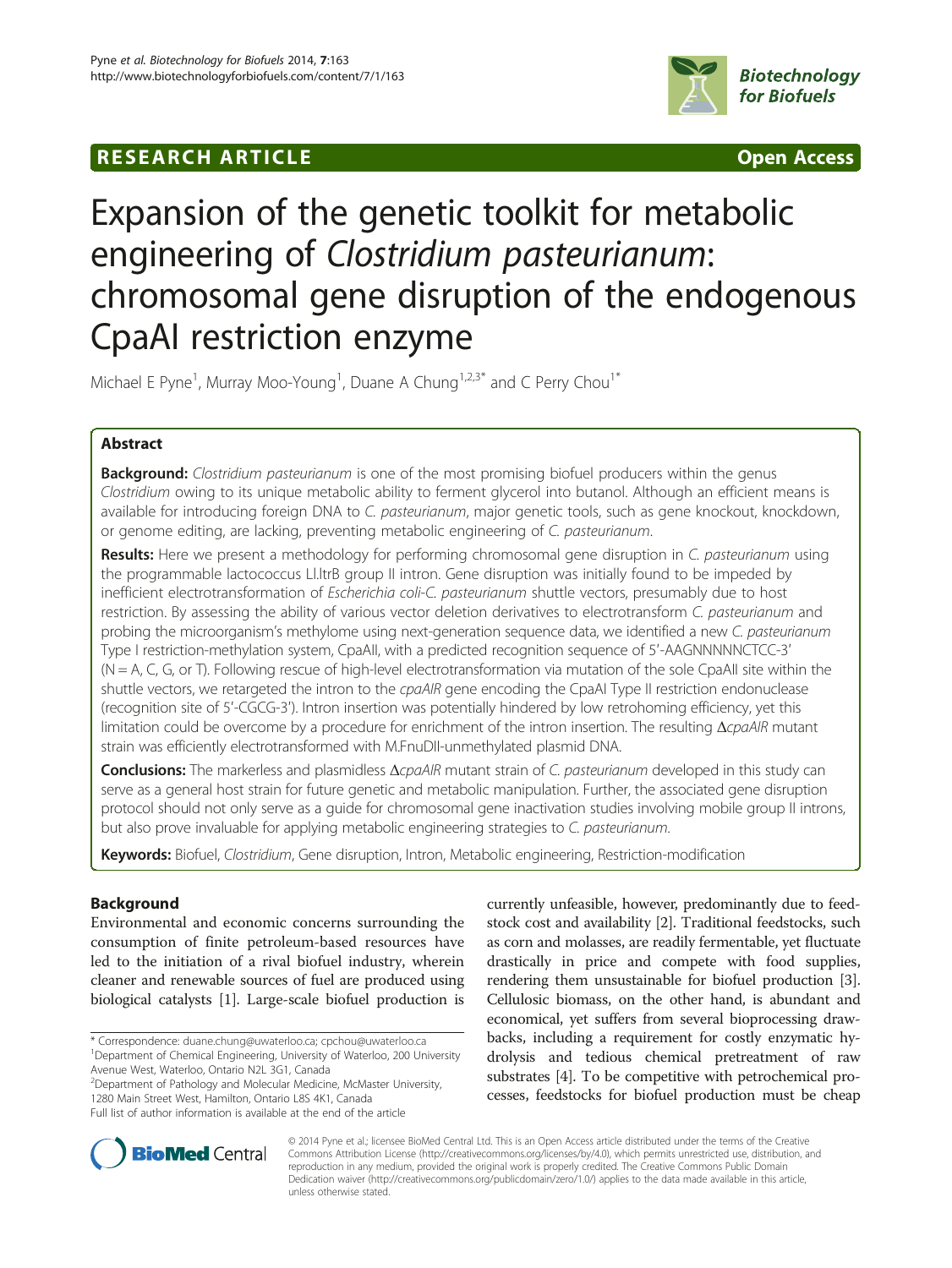and abundant non-food resources that are readily fermented into value-added products. Crude glycerol, resulting from the production of biodiesel at a concentration of 1 kg of glycerol per 10 kg of biodiesel, is one of the few substrates satisfying these criteria [[5](#page-13-0)-[8](#page-14-0)]. Owing to the immense expansion of global biodiesel industries in recent years, crude glycerol has become a desirable and economical feedstock. However, microorganisms that can effectively dissimilate and ferment glycerol remain predominantly untapped.

Clostridium pasteurianum is a mesophilic, strictly anaerobic, Gram-positive bacterium that possesses the metabolic capacity to ferment glycerol as a sole source of carbon and energy, yielding a mixture of gases (hydrogen and carbon dioxide), acids (acetic and butyric), and alcohols (ethanol, butanol, and 1,3-propanediol) [\[9,10](#page-14-0)]. Of these products, butanol is a promising biofuel due to its resemblance to traditional gasoline with respect to physicochemical and fuel combustion properties. Although several microorganisms can metabolize glycerol, C. pasteurianum is the only species that converts glycerol to butanol, producing up to 17 g  $l^{-1}$ butanol [[9](#page-14-0)], with a maximum yield of 0.36 g  $g^{-1}$  crude glycerol [[11\]](#page-14-0). Biodiesel-derived glycerol requires only minor pretreatment to remove impurities [\[12\]](#page-14-0) and allows fermentation performance comparable to that of refined glycerol [[11,12](#page-14-0)]. The ability of *C. pasteurianum* to metabolize biodiesel-derived glycerol and its highly active butanol biosynthetic pathway make C. pasteurianum a bacterium of substantial biotechnological importance.

Several recent strategies have been employed in an attempt to alter the central metabolism of C. pasteurianum to enhance its productivity. Unfortunately, a lack of genetic tools has impeded metabolic engineering of C. pasteurianum, allowing only random chemical mutagenesis techniques [[13,14](#page-14-0)]. It is clear that metabolic engineering will play a central role in the development of C. pasteurianum as an efficient industrial producer. To this end, an electroporation-mediated method of transformation was recently established [[15](#page-14-0)], allowing gene transfer to C. *pasteurianum* with efficiencies of up to  $10<sup>4</sup>$  transformants μg−<sup>1</sup> plasmid DNA. Such efficient plasmid transfer paves the way to rational metabolic engineering strategies, including gene disruption, knockdown, and overexpression techniques [\[16,17](#page-14-0)], none of which have been explored using C. pasteurianum. Gene disruption offers the most robust avenue for altering the expression of a native chromosomal gene or metabolic pathway. In *Clostridium*, the preferred tool for gene disruption is the ClosTron system, which has been adapted from TargeTron™ technology in *Escherichia* coli and exploits the retrohoming mechanism of bacterial group II introns [\[18-20](#page-14-0)]. Owing to the broad host range of group II introns, ClosTron-mediated gene disruptions have been performed in at least 11 species of *Clostridium* [[18-25\]](#page-14-0), leading to extensive metabolic engineering of solvent-producing clostridia [\[20](#page-14-0),[23,24\]](#page-14-0).

Following our initial report of gene transfer to C. pasteurianum, we have observed that electrotransformation efficiency varies drastically between certain shuttle vectors [[15](#page-14-0)]. Poor electrotransformation outcome was shown to be specific to vectors harboring lactococcal group II intron machinery. Restriction-modification (RM) systems are the most common cause of transformation recalcitrance in bacteria and potently inhibit plasmid transfer [[17,26](#page-14-0)]. C. pasteurianum ATCC 6013 produces at least two active RM systems, CpaI (5′-GATC-3′) [[27\]](#page-14-0) and CpaAI (5′-CGCG-3′) [[28](#page-14-0)], whereby restriction can be blocked using Dam (CpaI) and M.FnuDII (CpaAI) methylation, respectively [[15](#page-14-0)]. Based on our preliminary observation, it is possible that C. pasteurianum expresses a third RM system that recognizes a specific nucleotide sequence within the clostridial gene disruption vectors. In this report, we show that group-II-intron-mediated chromosomal gene disruption in C. pasteurianum can be hindered by host restriction and low retrohoming efficiency. We demonstrate that overcoming these barriers leads to successful derivation of the first gene disruption mutant of C. *pasteurianum*. The developed system for chromosomal gene disruption will promote future metabolic engineering of C. pasteurianum.

# Results

# Shuttle vectors harboring Ll.ltrB intron machinery hinder electrotransformation of Clostridium pasteurianum

To attempt chromosomal gene disruption in C. pasteurianum, we first electrotransformed plasmid pSY6catP, which was developed for use in Clostridium acetobutylicum [[15,20](#page-14-0)]. This vector harbors the Ll.ltrB intron and its cognate intron-encoded protein (IEP) gene, *ltrA*, both of which are transcribed from the same C. acetobutylicum ptb promoter within a pIMP1 vector backbone. Electrotransformation efficiencies of  $3.7 \times 10^4$  and  $3.7 \times 10^0$  transformants μg−<sup>1</sup> plasmid DNA were obtained for pIMP1 and pSY6catP, respectively, indicating an inability of pSY6 catP to transform *C. pasteurianum* (Figure [1](#page-2-0)). As the only difference between pIMP1 and pSY6catP is the presence of the intron machinery, we also attempted to transfer the ClosTron plasmid pMTL007C-E2, which expresses the same intron elements within a different, pMTL007-based vector backbone. Like pSY6catP, pMTL007C-E2 also yielded a poor electrotransformation efficiency of only  $1.9 \times 10^{1}$  $1.9 \times 10^{1}$  $1.9 \times 10^{1}$  transformants  $\mu g^{-1}$  plasmid DNA (Figure 1). Since pMTL007C-E2 possesses a different replication origin from pSY6catP (repH and repL, respectively), we constructed a repL derivative of pMTL007C-E2, named pMTL007C-E6, in order to allow direct comparison of the two repL-based intron-containing vectors, pMTL007C-E6 and pSY6catP. Like pMTL007C-E2 and pSY6catP, pMTL007C-E6 suffered from the same electrotransformation inhibition,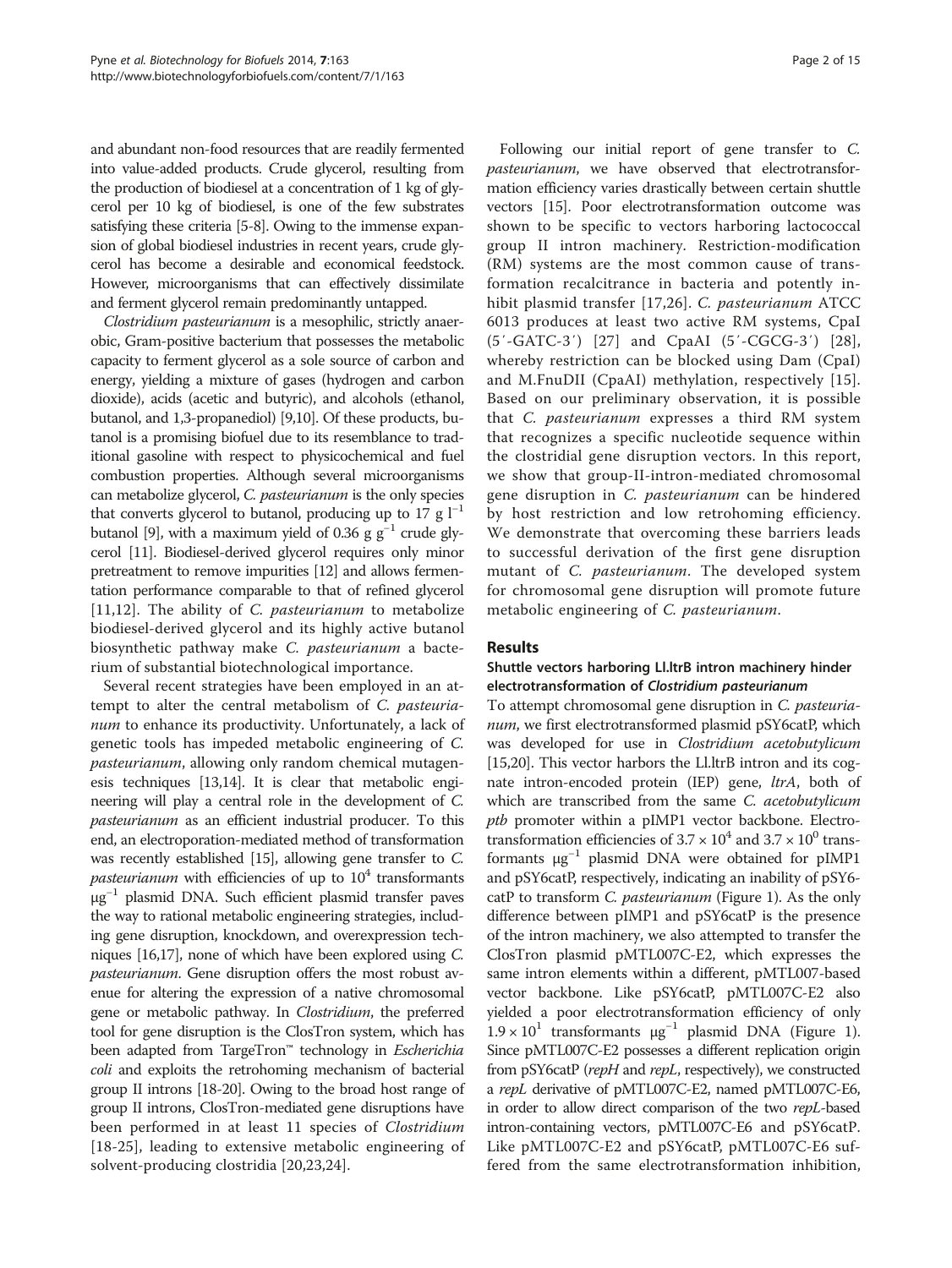<span id="page-2-0"></span>

generating only  $3.2 \times 10^{0}$  transformants  $\mu g^{-1}$  plasmid DNA, whereas the control vector, pMTL85141, gave  $1.5 \times 10^4$  transformants  $\mu$ g<sup>-1</sup> plasmid DNA (Figure 1). Taken together, these outcomes demonstrate that shuttle vectors carrying the Ll.ltrB intron machinery are inhibitory to electrotransformation of C. pasteurianum, regardless of the vector backbone and replication origin employed.

# Inability to electrotransform Ll.ltrB-containing vectors is due to the presence of the *ltrA* gene

Since the Ll.ltrB intron and its cognate IEP gene, *ltrA*, are expressed from the same *ptb* promoter, we aimed to

express the intron components independently in order to determine which element is responsible for electrotransformation inhibition. We constructed plasmids pLtrB and pLtrA, which individually express the intron and *ltrA* gene, respectively, with the use of the constitutive C. acetobutylicum ptb promoter. Upon transfer to C. pasteurianum, pLtrA hindered electrotransformation, giving an efficiency of  $1.4 \times 10^1$  transformants  $\mu$ g<sup>-1</sup> plasmid DNA, whereas pLtrB generated  $4.6 \times 10^3$  transformants  $\mu g^{-1}$  plasmid DNA (Figure 1), indicating that electrotransformation inhibition is specific to the *ltrA* region of pSY6catP. Since plasmid pLtrA expresses a functional LtrA IEP product possessing maturase,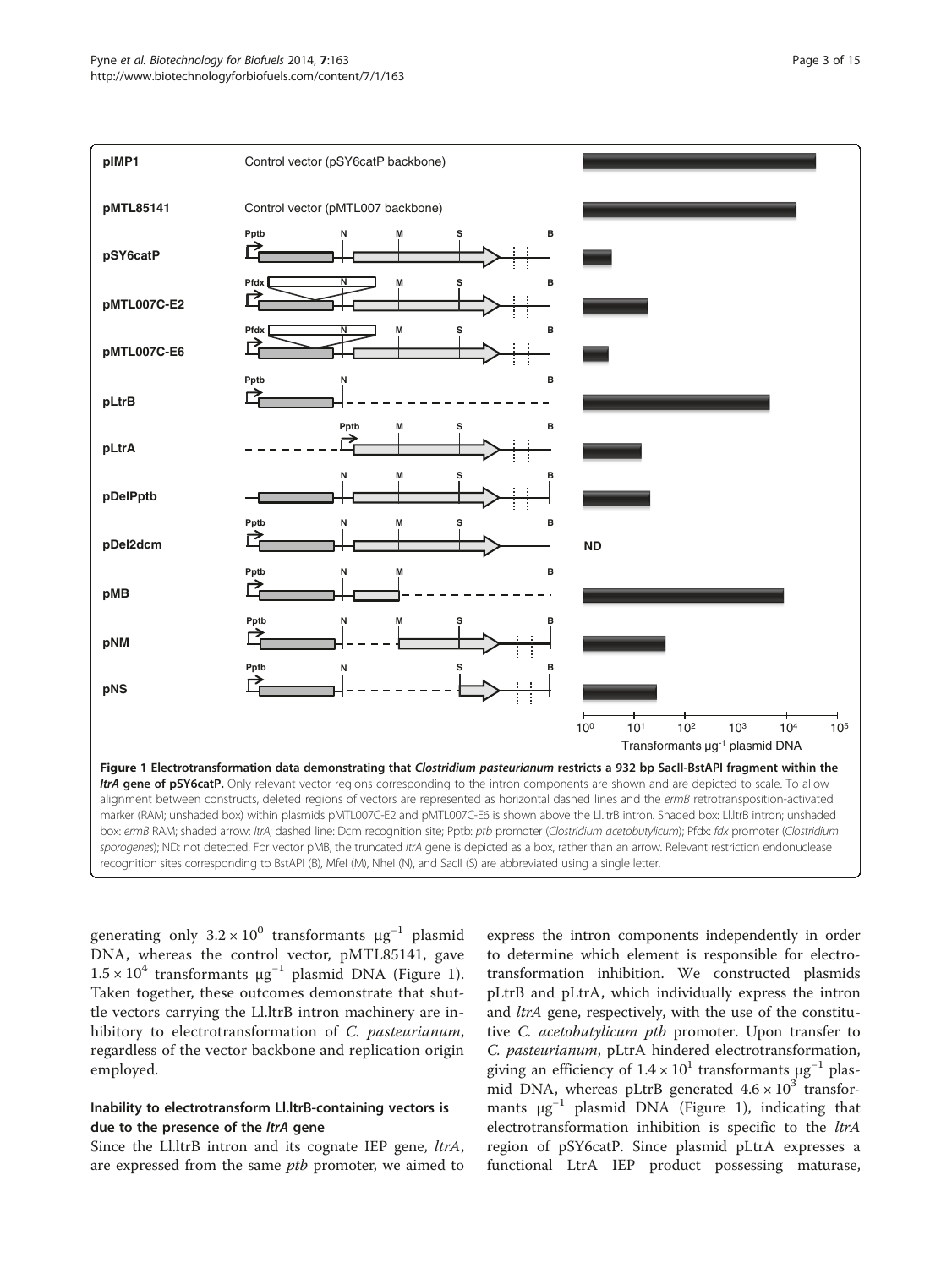endonuclease, and reverse transcriptase activities [\[29](#page-14-0)], low electrotransformation efficiency could be the result of toxicity [[30\]](#page-14-0). To test this hypothesis, we constructed pDelPptb, in which the  $-35$  and  $-10$  signals of the *ptb* promoter within pSY6catP were deleted. The resulting plasmid should not produce intron RNA or a protein product corresponding to the IEP. Despite deletion of the promoter, pDelPptb failed to improve electrotransformation efficiency and generated only  $2.1 \times 10^{1}$  transformants  $\mu$ g<sup>-1</sup> plasmid DNA (Figure [1\)](#page-2-0), implying that low electrotransformation efficiency was not associated with toxicity of the intron and IEP.

In light of these results, we speculated that a specific nucleotide sequence within the ltrA gene could be targeted by an uncharacterized RM system in C. pasteurianum. Plasmid pLtrA contains two E. coli Dcm (5′-CCWGG-3′;  $W = A$  or T) restriction recognition sites immediately downstream of the *ltrA* coding sequence, which are not found in the control vector, pIMP1. Since E. coli-C. pasteurianum shuttle vector preparations destined for C. pasteurianum electrotransformation are first methylated in a  $Dom<sup>+</sup> E.$  *coli* host strain (ER1821), all such plasmids would be methylated at both Dcm recognition sites (5′- CmCWGG-3′). Certain methylated Dcm sites have been shown to potently inhibit electrotransformation of Clostridium thermocellum [\[31](#page-14-0)] and Clostridium ljung-dahlii [[32\]](#page-14-0). Therefore, we examined if Dcm methylation contained within the *ltrA* gene region was responsible for the decline in electrotransformation efficiency by constructing plasmid pDel2dcm, in which both Dcm recognition sites were mutated. Plasmid pDel2dcm failed to generate any detectable transformants (Figure [1\)](#page-2-0), indicating that Dcm methylation is not responsible for the reduced electrotransformation efficiency of pSY6catP.

# Clostridium pasteurianum restricts a 334 bp region of the ltrA gene region and restriction can be overcome by extensive codon modification

In a first attempt to identify any unknown restriction recognition sequences within plasmid pLtrA, three constructs were prepared by replacing various-sized restriction fragments in the ltrA gene and its downstream region with a 48 bp stuffer fragment. The sizes of these restriction fragments were  $1,661$  bp (pMB),  $1,434$  bp (pNS), and 688 bp (pNM) (Figure [1\)](#page-2-0). Upon electrotransformation of the three resulting vectors, only pMB gave an improved electrotransformation efficiency (8.8 ×  $10<sup>3</sup>$  transformants  $μg<sup>-1</sup>$ plasmid DNA), whereas pNS and pNM yielded efficiencies of  $2.8 \times 10^{1}$  and  $4.2 \times 10^{1}$  transformants  $\mu g^{-1}$  plasmid DNA, respectively (Figure [1](#page-2-0)). This result indicates that the putative restriction endonuclease recognition sequence is contained within a 932 bp SacII-BstAPI restriction fragment of pSY6catP (corresponding to 493 bp of the *ltrA* coding region and 439 bp downstream of the ltrA gene).

To reduce the size of the putative vector region responsible for electrotransformation inhibition, we constructed another three vectors in which a 1,332 bp BglII-EcoO109I restriction fragment was replaced with one of the three different regions in the 932 bp SacII-BstAPI restriction fragment. Of the initial 932 bp region, plasmids pFrag1, pFrag2, and pFrag3 possess fragments of sizes 339 bp, 338 bp, and 305 bp, respectively (Figure [2](#page-4-0)). Approximately 20 to 30 bp overlap was contained between PCR fragments to ensure the unknown restriction recognition site would be represented in its entirety. Of these three constructs, only pFrag1 showed a significant reduction in electotransformation efficiency  $(7.1 \times 10^{1}$ transformants  $\mu$ g<sup>-1</sup> plasmid DNA) compared to the control vector (pIMP1;  $3.7 \times 10^4$  transformants  $\mu$ g<sup>-1</sup> plasmid DNA), whereas pFrag2 and pFrag3 yielded efficiencies of  $3.5 \times 10^4$  and  $9.7 \times 10^3$  transformants  $\mu$ g<sup>-1</sup> plasmid DNA, respectively (Figure [2\)](#page-4-0). This result reduced the inhibitory region of pSY6catP from 932 bp to 339 bp. To further verify that the 339 bp region of the *ltrA* coding sequence is responsible for inhibition of electrotransformation of *C. pasteurianum*, we aimed to insert the detrimental sequence into a control vector that is able to electrotransform C. pasteurianum at a high efficiency. Thus, we constructed plasmid pSY334 by subcloning 334 bp of the 339 bp inhibitory fragment from pSY6catP into pMTL85141 using SacII and AatII restriction sites. Plasmid pMTL85141 consistently electrotransforms C. pasteurianum with efficiencies on the order of  $10^3$ to  $10^4$ transformants  $\mu$ g<sup>-1</sup> plasmid DNA. As expected, pSY334 failed to generate any transformants upon several electrotransformation attempts (Figure [2](#page-4-0)), suggesting potent activity of the uncharacterized RM system in C. pasteurianum.

To overcome the uncharacterized restriction barrier, we attempted to mutate the unknown restriction recognition sequence in the 334 bp inhibitory region of pSY6 catP. Since this region is contained within the ltrA gene sequence, our efforts were limited to silent mutations, which would conserve the amino acid sequence and yield a functional *ltrA* gene product. Consequently, we silently mutated 98 bp spanning 83 codons within the 334 bp ltrA coding sequence, generating plasmid pMut98, with the greatest number of consecutive nucleotides left unaltered following mutagenesis being 5 bp. Since most RM recognition sequences are greater than or equal to 6 bp, we envisioned that the unknown restriction recognition site would be mutated within pMut98. As expected, pMut98 electrotransformed C. *pasteurianum* with an efficiency of  $3.2 \times 10^3$  transformants  $\mu$ g<sup>-1</sup> plasmid DNA, an increase of approximately three orders of magnitude compared to unmodified pSY6catP (Figure [2](#page-4-0)). We then subcloned the mutated 334 bp ltrA coding region into plasmids pMTL007C-E2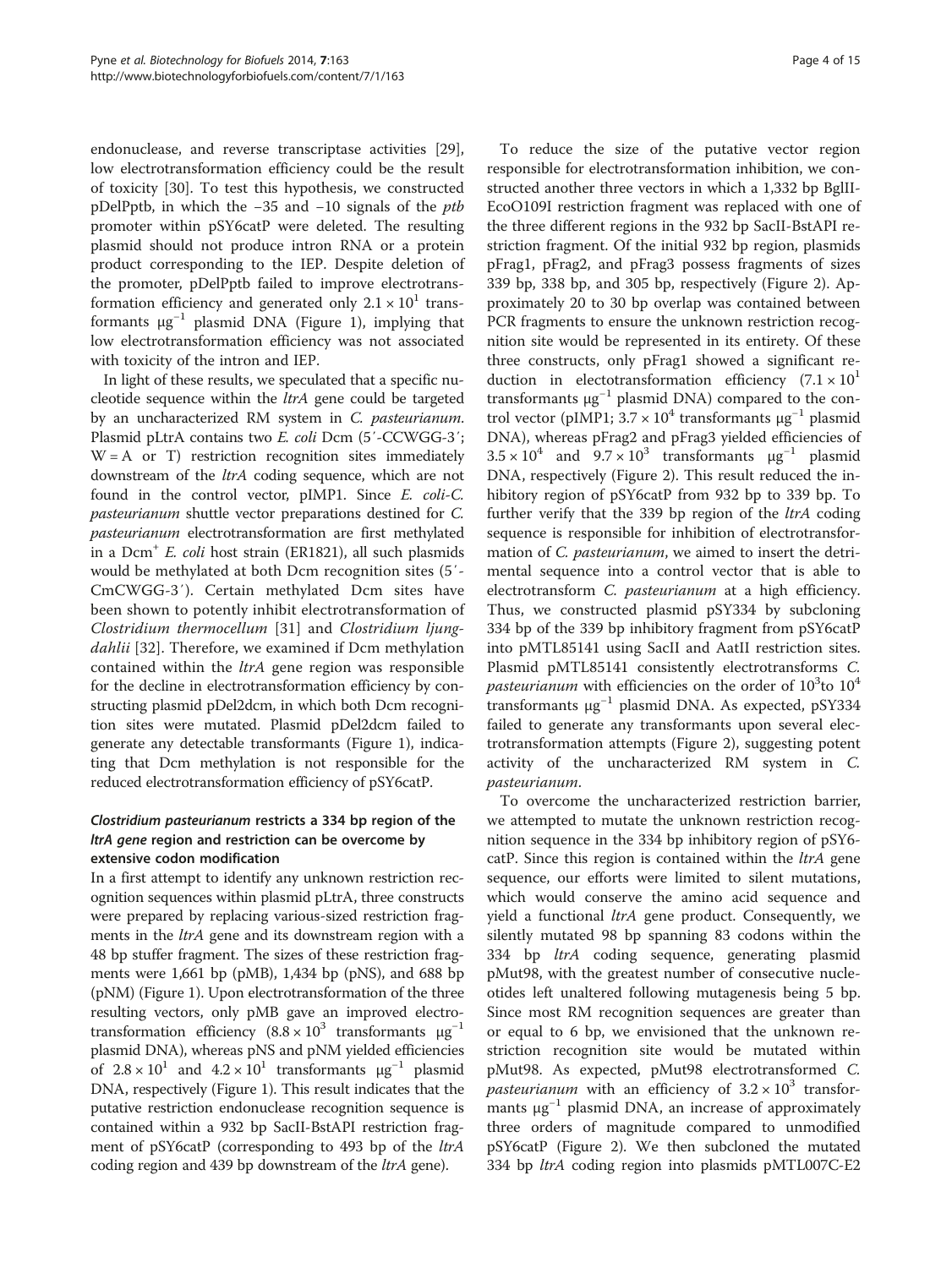<span id="page-4-0"></span>

and pMTL007C-E6, yielding pMTLCP-E2 and pMTLCP-E6, respectively. Similar to pMut98, codon modification led to significantly increased electrotransformation efficiencies for both pMTLCP-E2  $(1.9 \times 10^3$  transformants  $\mu$ g<sup>-1</sup> plasmid DNA) and pMTLCP-E6 (2.7 × 10<sup>3</sup> transformants  $\mu$ g<sup>-1</sup> plasmid DNA), compared to  $1.9 \times 10^{11}$ transformants μg−<sup>1</sup> plasmid DNA for pMTL007C-E2 and  $3.2 \times 10^0$  transformants  $\mu$ g<sup>-1</sup> plasmid DNA for pMTL007C-E6 (Figure [1](#page-2-0)).

## Methylome analysis unveils a unique restrictionmodification system in Clostridium pasteurianum (CpaAII) that restricts a single 5′-AAGNNNNNCTCC-3′ site within pSY6catP

Using single molecule real-time (SMRT) sequencing data, it is possible to probe an organism's unique DNA methylation profile (methylome). To determine a putative recognition sequence of the uncharacterized RM

system, we utilized existing C. *pasteurianum* SMRT genome sequencing data generated using the RS II analyzer [[33\]](#page-14-0). Due to current technical restraints in SMRT methylome analysis, only m6A residues could be detected, as identification of m5C residues requires more extensive sequence coverage. Surprisingly, methylome analysis revealed a previously unidentified methylation motif possessing a putative recognition sequence of 5′- AAGNNNNNCTCC-3′, which we have designated CpaAII. A single CpaAII recognition site exists within the 334 bp of the *ltrA* gene shown to inhibit electrotransformation of C. pasteurianum. To further verify the CpaAII recognition sequence, we constructed plasmid pDelCpaAII, in which the unique CpaAII recognition site was mutated by introducing only three silent point mutations within the coding sequence of *ltrA*. Similar to pMut98, with 98 silent mutations and a high electrotransformation efficiency of  $3.2 \times 10^3$  transformants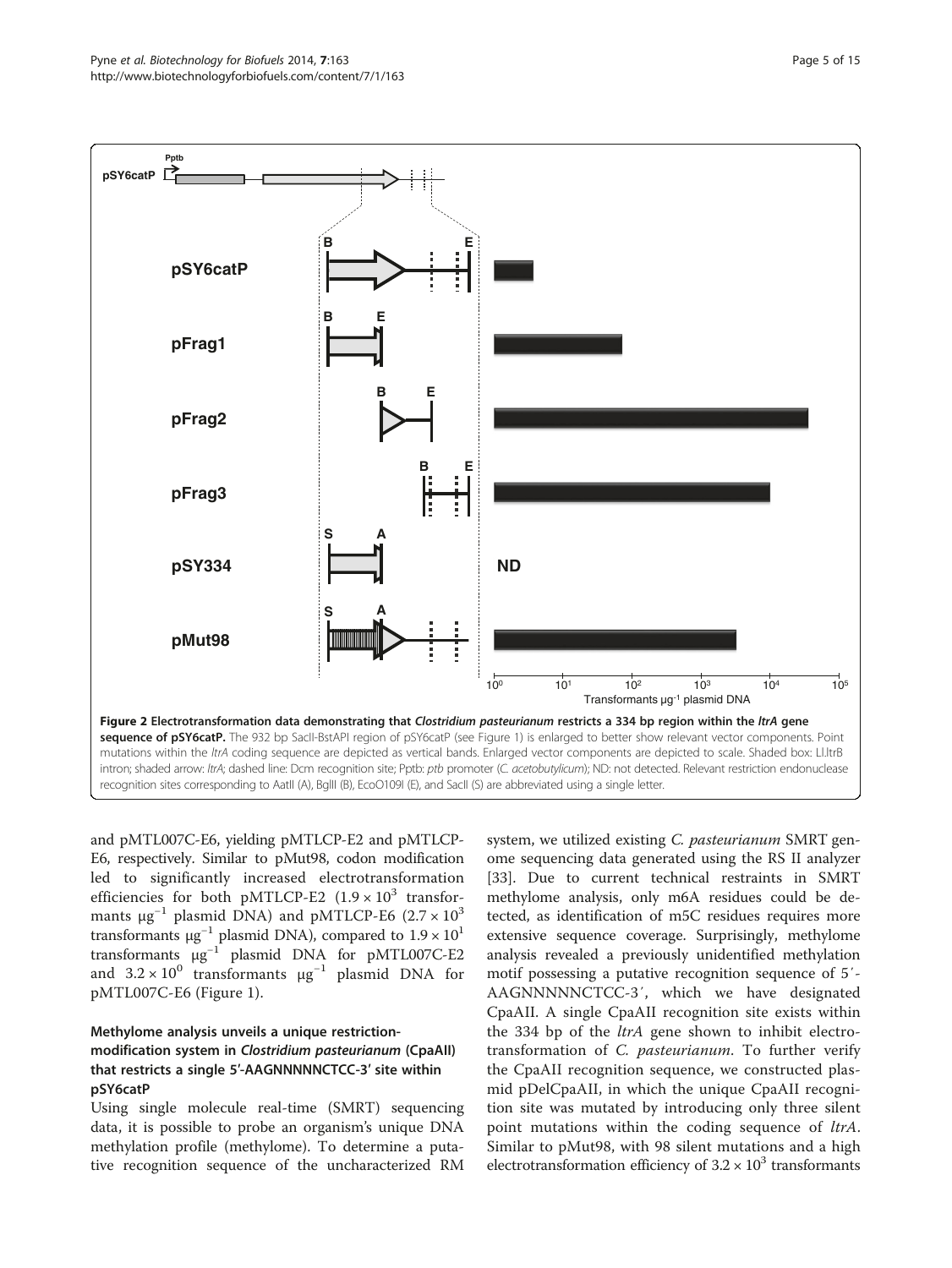μg−<sup>1</sup> plasmid DNA, pDelCpaAII generated a 432-fold increase in electrotransformation efficiency  $(1.6 \times 10^3$  transformants  $\mu g^{-1}$  plasmid DNA) compared to unmodified pSY6catP (3.7 × 10<sup>0</sup> transformants  $\mu$ g<sup>-1</sup> plasmid DNA). Conversely, we aimed to create a unique CpaAII recognition site by introducing only two point mutations within pMTL85141, which does not contain any CpaAII recognition sites and electrotransforms C. pasteurianum efficiently. The resulting plasmid, pCpaAII, failed to electrotransform C. pasteurianum, further verifying the existence of the new RM system.

We analyzed all other E. coli-C. pasteurianum shuttle vectors utilized in this work and only pMTL007C-E2 and pMTL007C-E6, both harboring the lactococcal group II intron machinery, were found to possess a CpaAII site. The CpaAII site within these vectors is identical to that in pSY6catP, as both are located within the *ltrA* gene. Unexpectedly, both pMTL007C-E2 and pMTL007C-E6 were found to possess an additional CpaAII site, which was reconfirmed by Sanger sequencing, within the erythromycin (ermB) retrotransposition-activatedmarker (RAM) region. To assess the effect of the additional CpaAII site on electrotransformation, we used plasmids pMTLCP-E2 and pMTLCP-E6, in which the detrimental CpaAII site within the *ltrA* coding sequence is mutated yet the additional site within the ermB RAM is left unaltered, to electrotransform C. pasteurianum. As reported above, pMTLCP-E2 and pMTLCP-E6 generated relatively high electrotransformation efficiencies of  $1.9 \times 10^3$ transformants  $\mu$ g<sup>-1</sup> plasmid DNA and 2.7 × 10<sup>3</sup> transformants  $\mu$ g<sup>-1</sup> plasmid DNA, respectively, suggesting that the additional CpaAII site is not subject to restriction by C. pasteurianum.

### Generation of an intron-mediated gene disruption mutant of Clostridium pasteurianum

Since plasmid pMut98 afforded a substantial improvement in electrotransformation efficiency compared to pSY6catP, we used it as a *C. pasteurianum* gene disruption vector. In addition, we replaced the *C. acetobutylicum ptb* promoter controlling intron transcription with the promoter from the C. pasteurianum thiolase gene. The resulting vector, pSYCP, was then used to target nucleotide position 176 within the antisense strand (176a) of the putative *cpaAIR* gene (corresponding to locus tag CP6013\_2592), which was identified within the draft genome sequence of C. pasteurianum ATCC 6013 [GenBank accession number JPGY01000000] [[33](#page-14-0)] and encodes the CpaAI Type II restriction endonuclease. Consistent with restriction analyses [\[15,28\]](#page-14-0), The Restriction Enzyme Database (REBASE) [[34](#page-14-0)] predicts a recognition sequence of 5′-CGCG-3′ for the putative *cpaAIR* gene product. We selected the *cpaAIR* gene for gene disruption since the predicted 176a insertion site generated a high predicted insertional score (7.3), gene

disruption is unlikely lethal, and the resulting mutant should prove useful for future genetic and metabolic engineering applications by abolishing the requirement for methylation of plasmid DNA prior to electrotransformation [[22](#page-14-0),[35](#page-14-0)]. The retargeted pSYCP-cpaAIR plasmid was electroporated to C. *pasteurianum* and transformants were selected using thiamphenicol. Transformant colonies were first screened for insertion of the intron within the cpaAIR coding sequence, resulting in an insertion of 915 bp, using two gene-specific primers flanking the predicted 176a intron insertion site (Figure [3](#page-6-0)A). Of 28 screened colonies, all possessed the wild-type PCR product without the intron insertion. However, both gene-intron junctions could be detected in several pSYCP-cpaAIR transformant colonies using one gene-specific and one intron-specific primer (data not shown), signifying successful intron insertion had occurred. The resulting mosaic colonies were presumed to be comprised of a mixture of wild-type and intron-disrupted mutant cells, potentially due to low retrohoming efficiency (J. Perutka, personal communication). To enrich and isolate the mutant cells, mosaic colonies were subcultured in liquid  $2 \times YTG$  medium containing thiamphenicol every 12 hours for a total of 5 days, or 10 transfers, followed by rescreening of the resulting colonies for the intron insertion using two gene-specific primers. Of seven colonies screened, four possessed the desired intron insertion (Figure [3](#page-6-0)B). Finally, one such positive colony was selected and used for additional PCR verification by amplifying both gene-intron junctions to ensure proper intron insertion and orientation (Figure [3C](#page-6-0)).

In another attempt for gene disruption, we constructed plasmids pMTLCP-E2-cpaAIR and pMTLCP-E6-cpaAIR, which possess an erythromycin RAM allowing direct selection of cells containing an intron insertion. Thiamphenicolresistant transformants harboring pMTLCP-E2-cpaAIR or pMTLCP-E6-cpaAIR were restreaked onto erythromycincontaining  $2 \times YTG$  agar plates to select for intron disruption mutants. Upon restreaking 24 transformant colonies, no erythromycin-resistant colonies were able to grow, signifying unsuccessful insertion of the RAM-containing intron into the *cpaAIR* gene of *C. pasteurianum*. Therefore, we recommend plasmid pSYCP, containing a markerless Ll.ltrB intron, with our developed enrichment method for performing chromosomal gene disruptions in C. pasteurianum.

#### Curing of intron donor plasmid pSYCP-cpaAIR

Prior to phenotypic characterization of the resulting ΔcpaAIR mutant, we attempted to cure the pSYCPcpaAIR intron donor plasmid. Based on previous reports involving plasmid curing in *Clostridium*, we employed a method based on repeated subculturing in non-selective growth medium [[22,23\]](#page-14-0). A single ΔcpaAIR mutant colony was grown in liquid  $2 \times YTG$  medium and the seed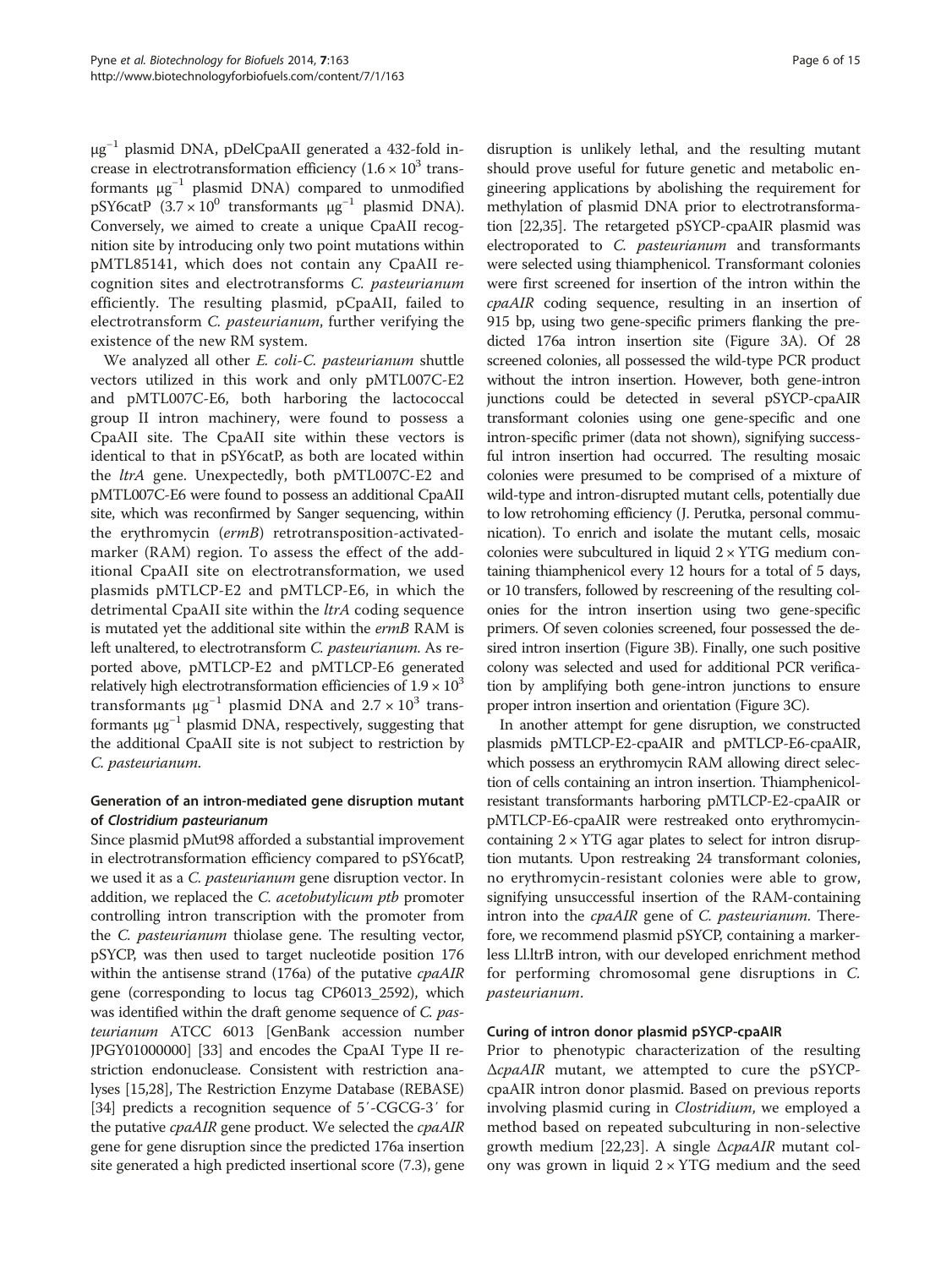<span id="page-6-0"></span>

enrichment colonies; lanes 4, 5, 7, and 8: positive colonies; lanes 6, 9, and 10: negative colonies. C) Further genomic verification of a single positive ΔcpaAIR mutant colony by amplification of all three PCR products depicted in Figure 3A (5′ junction, 3′ junction, and full product). A wild-type C. pasteurianum colony was included as a control for all three PCR primer sets. Lane 1: marker; lanes 2 to 4: wild-type colony; lanes 5 to 7: ΔcpaAIR mutant colony; lanes 2 and 5: 5′ junction; lanes 3 and 6: 3′ junction; lanes 4 and 7: full product.

culture was used to inoculate fresh growth medium every 12 hours for a total of three or seven successive transfers. The resulting cells were serially diluted and plated onto non-selective  $2 \times YTG$  agar. A total of 36 colonies from the three-transfer and seven-transfer methods were picked and restreaked onto both nonselective and thiamphenicol-containing  $2 \times YTG$  agar plates. A total of 18 and 33 thiamphenicol-sensitive colonies, corresponding to curing efficiencies of 50% and 92%, were identified in the three- and seven-transfer approaches, respectively. A total of four thiamphenicolsensitive colonies were subjected to further confirmation of plasmid curing based on their sensitivity to thiamphenicol and their inability to generate a plasmid-borne PCR product upon conducting colony PCR using primers frag3.BglII.S + frag3.EcoO109I.AS (data not shown).

# Characterization of the Clostridium pasteurianum ΔcpaAIR gene disruption mutant

The resulting ΔcpaAIR gene disruption mutant should not produce a functional CpaAI Type II restriction endonuclease and, therefore, should be efficiently transformed with plasmid DNA lacking methylation by the FnuDIIM methyltransferase (5′-m5CGCG-3′) [\[15\]](#page-14-0). To test this phenotype, we used the plasmid-cured  $\Delta cpaAIR$ mutant strain to assess its capacity to be electrotransformed with both M.FnuDII-unmethylated and M.FnuDII-methylated plasmid substrates (Figure [4\)](#page-7-0). We first verified that M. FnuDII unmethylated plasmid pMTL85141ermB, a dual erythromycin- and thiamphenicol-selectable derivative of pMTL85141 [\[15\]](#page-14-0), fails to electrotransform wild-type C. pasteurianum (Figure [4,](#page-7-0) top left panel) due to CpaAI restriction, whereas M.FnuDII-methylated pMTL85141ermB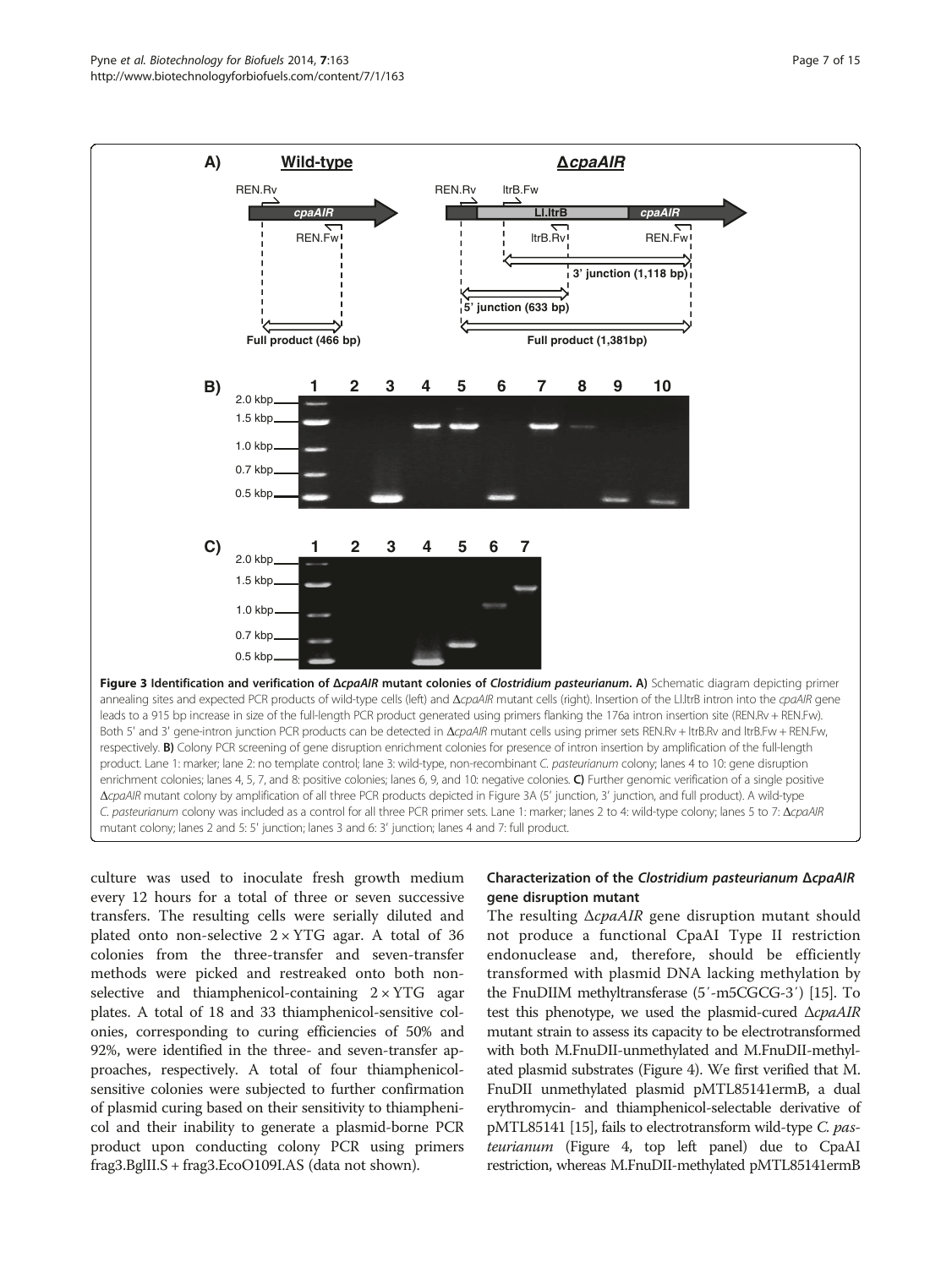<span id="page-7-0"></span>

electrotransforms efficiently (Figure 4, top right panel; electrotransformation efficiency of  $1.1 \times 10^4$  transformants  $μg<sup>-1</sup>$  plasmid DNA). We next attempted to electrotransform M.FnuDII-unmethylated plasmid pMTL85141ermB to ΔcpaAIR mutant cells and, as expected, pMTL85141ermB (Figure 4, bottom left panel; electrotransformation efficiency of  $9.6 \times 10^2$  transformants  $\mu$ g<sup>-1</sup> plasmid DNA) electrotransformed at a level comparable to M.FnuDIImethylated pMTL85141ermB (Figure 4, bottom right panel; electrotransformation efficiency of  $2.3 \times 10^3$ transformants  $\mu$ g<sup>-1</sup> plasmid DNA). Successful electrotransformation of methylation-deficient plasmid DNA indicates inactivation of the cpaAIR Type II endonuclease in the  $\triangle \textit{cpaAIR}$  mutant strain. Note that electrotransformation efficiency of  $\triangle \textit{cpaAIR}$  cells was more than an order of magnitude lower than wild-type C. pasteurianum, which we have observed in two independent electrotransformation experiments. We are uncertain of the reason for the reduced electrotransformation efficiency of the  $\triangle \textit{cpaAIR}$  mutant. However, electrotransformation efficiency of the ΔcpaAIR mutant strain is still comparable to many other clostridial procedures [[36](#page-14-0)-[39](#page-14-0)], generating  $10^2$  to  $10^3$  transformants μg−<sup>1</sup> plasmid DNA.

#### **Discussion**

Genetic manipulation techniques, particularly chromosomal gene disruption, have found widespread use in the solventogenic clostridia, permitting rational metabolic engineering approaches and the generation of mutant strains with enhanced metabolic capabilities [[17](#page-14-0)]. While *C. pasteurianum* has recently been identified as a promising industrial producer due to its unique metabolic capabilities, it has suffered from a lack of available genetic tools for extensive strain improvement. Here, we further apply our recent DNA electrotransformation protocol to conduct chromosomal gene disruption in C. pasteurianum with concurrent identification and characterization of a new C. pasteurianum RM system. This biotechnological development is expected to pave the way towards genetic and metabolic engineering of this microorganism for a wider range of industrial applications. Technically, we show that the ability to perform group-II-intron-mediated chromosomal gene disruptions in C. pasteurianum is limited by host restriction and low-level intron retrohoming efficiency, and overcoming these obstacles leads to successful derivation of C. pasteurianum mutant strains.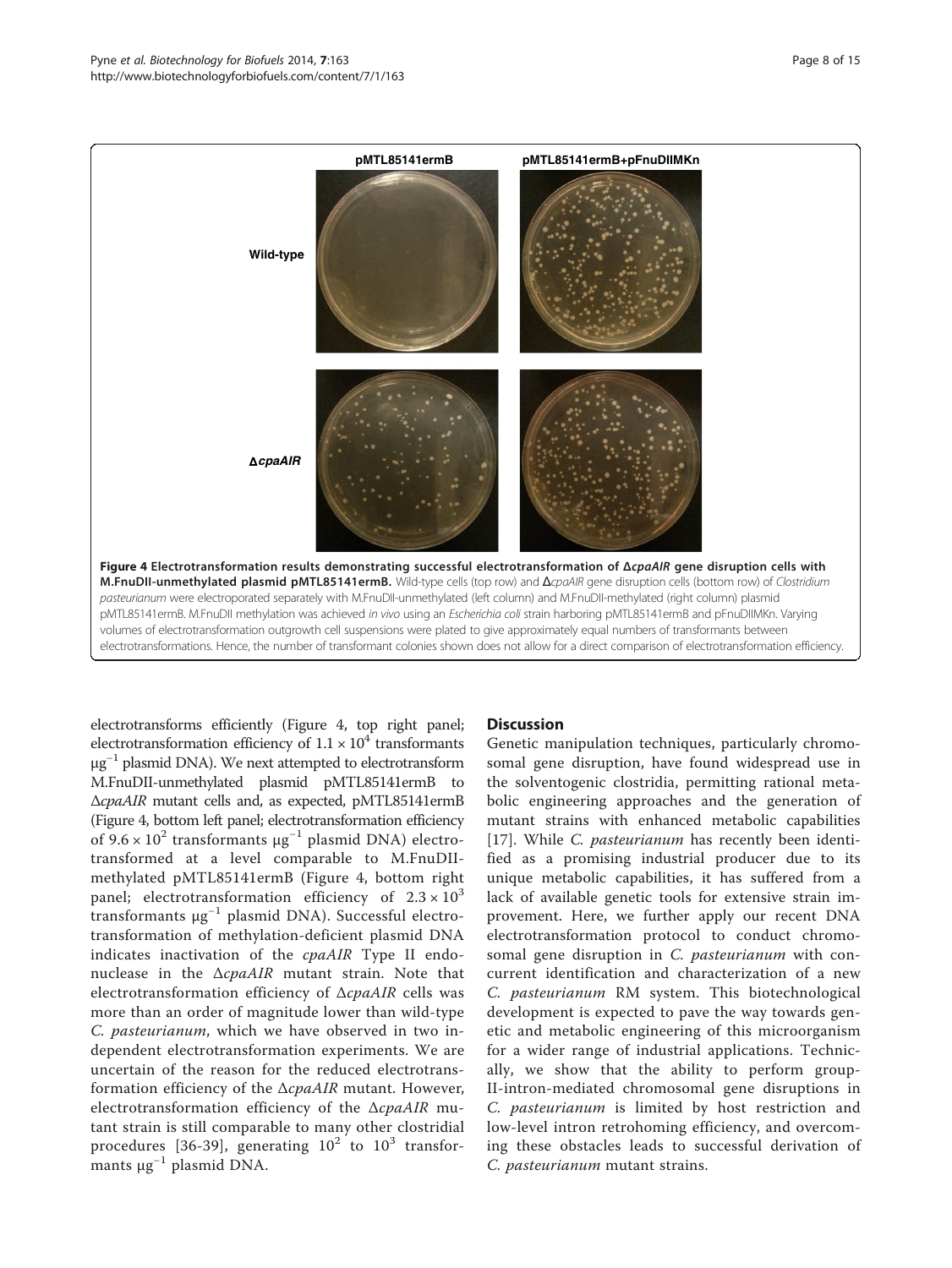By assessing transformability of several plasmid deletion derivatives of pSY6catP (Figures [1](#page-2-0) and [2\)](#page-4-0) and probing the methylome of C. pasteurianum using SMRT genome sequencing data, we have concluded that the inability of intron-containing vectors for chromosomal gene disruption to efficiently electrotransform C. pasteurianum is due to restriction by a new RM system, designated as CpaAII. Based on methylation motifs predicted from methylome analysis, we propose a recognition sequence of 5′- AAGNNNNNCTCC-3′ for the CpaAII RM system. The proposed CpaAII recognition sequence is indicative of Type I RM systems, which are widespread in bacteria and recognize nucleotide sequences comprised of 4 to 8 degenerate (N) residues flanked by short (2 to 5 bp) defined sequences [\[34\]](#page-14-0). Further, all Type I RM systems characterized to date encode m6A-specific methyltransferases [[40](#page-14-0)], as we have proposed for CpaAII. Finally, a single Type I RM system is annotated in the draft genome sequence of C. pasteurianum ATCC 6013 [\[33](#page-14-0)] and encodes the three host specificity domains, corresponding to restriction (hsdR; locus tag CP6013\_1662), modification (hsdM; locus tag CP6013\_1663), and specificity (hsdS; locus tag CP6013\_1664), that are typical characteristics of Type I RM systems [[40\]](#page-14-0).

All vector derivatives with a significantly reduced ability to electrotransform C. pasteurianum in this study were found to possess at least one CpaAII recognition sequence. In the case of pSY6catP, mutation of the single CpaAII recognition site within the *ltrA* gene sequence restored electrotransformation to a level comparable to control vectors lacking lactococcal group II intron elements. Conversely, only one of the two CpaAII restriction recognition sequences within ClosTron plasmids pMTL007C-E2 and pMTL007C-E6 was found to negatively affect electrotransformation efficiency of C. pasteurianum. A possible explanation for this outcome is that the actual CpaAII recognition sequence may differ slightly from the proposed motif predicted by methylome analysis in this study. It is likely that the actual CpaAII recognition sequence is more stringent than the predicted 5′-AAGNNNNNCTCC-3′ motif, as only one of the two CpaAII recognition sequences within pMTL007C-E2 and pMTL007C-E6 was subject to restriction. For example, the recognition sequence of the Type I RM system from C. perfringens ATCC 13124, 5'-CACNNNNNR-TAAA-3' ( $R = A$  or G), is similar in structure to that of the predicted CpaAII enzyme (5′-AAGNNNNNCTCC-3′), yet contains a partially-degenerate 5 bp element at the 3′ end, rather than a defined 4 bp element in the case of CpaAII. Increasing the coverage of SMRT sequencing data (our ongoing approach) could potentially resolve this apparent discrepancy.

Having overcome host restriction of shuttle vectors harboring the lactococcal *ltrA* gene, we used pMut98,

which contains no CpaAII recognition sites, as the basis for deriving our chromosomal gene disruption vector. However, retrohoming efficiency of the intron proved to be too low to isolate a homogeneous gene disruption mutant directly from pSYCP-cpaAIR transformant colonies, as most colonies were found to represent a heterogeneous mixture of wild-type and mutant cells. Mixed-genotype transformant colonies have been described in other intronbased gene disruption studies [\[24\]](#page-14-0). This outcome is not specific to the *cpaAIR*(176a) insertion site employed in this study, as we have observed mixed-genotype colonies using predicted target sites of three other chromosomal genes in C. pasteurianum (data not shown). As such, retrohoming efficiency of the Ll.ltrB intron appears to be lower in C. pasteurianum compared to other solventogenic clostridia [[18](#page-14-0)-[20](#page-14-0)], as gene disruption mutants are typically identified and isolated following transfer of the intron donor plasmid. The use of a selectable RAM inserted into domain IV of the intron [[18,19\]](#page-14-0) within vectors pMTL007C-E2/ pMTLCP-E2 and pMTL007C-E6/pMTLCP-E6 was not able to enhance selection and isolation of true intron disruption colonies, presumably due to a further decrease in retrohoming efficiency resulting from the presence of cargo DNA within the intron sequence [\[18](#page-14-0)]. Thus, to isolate a homogeneous gene disruption colony, we employed an enrichment procedure by subculturing a heterogeneous transformant colony in selective liquid medium to promote intron insertion. Following our enrichment protocol, approximately half of the screened colonies possessed the desired intron insertion (Figure [3](#page-6-0)), suggesting its effectiveness in increasing retrohoming efficiency of the Ll.ltrB intron in C. pasteurianum.

Plasmid curing has proven to be an essential and often laborious aspect of clostridial strain engineering efforts. Several clostridial host-vector systems have been shown to produce plasmids that exhibit strong segregational stability in the absence of selection. This has led to the development of strategies involving induction of plasmid instability through the use of negative-selectable markers (such as  $pyrF$  [\[41](#page-14-0)]) and antisense RNA targeted to the plasmid replication protein [\[42\]](#page-14-0). We have shown that efficient plasmid curing in C. *pasteurianum* does not require artificial induction methods, as plasmids based on the common repL replication origin can be efficiently cured by subculturing cells in non-selective growth medium for a total of only three successive transfers (approximately two days). This outcome contrasts other reported clostridial plasmid curing procedures, which often require up to seven successive transfers to cure replicative intron donor plasmids [[22,25\]](#page-14-0).

The ΔcpaAIR mutant strain developed in this study does not harbor plasmids nor antibiotic resistance markers, as it was constructed without the use of a RAM-containing intron, and should prove advantageous for future genetic and metabolic engineering efforts by abolishing the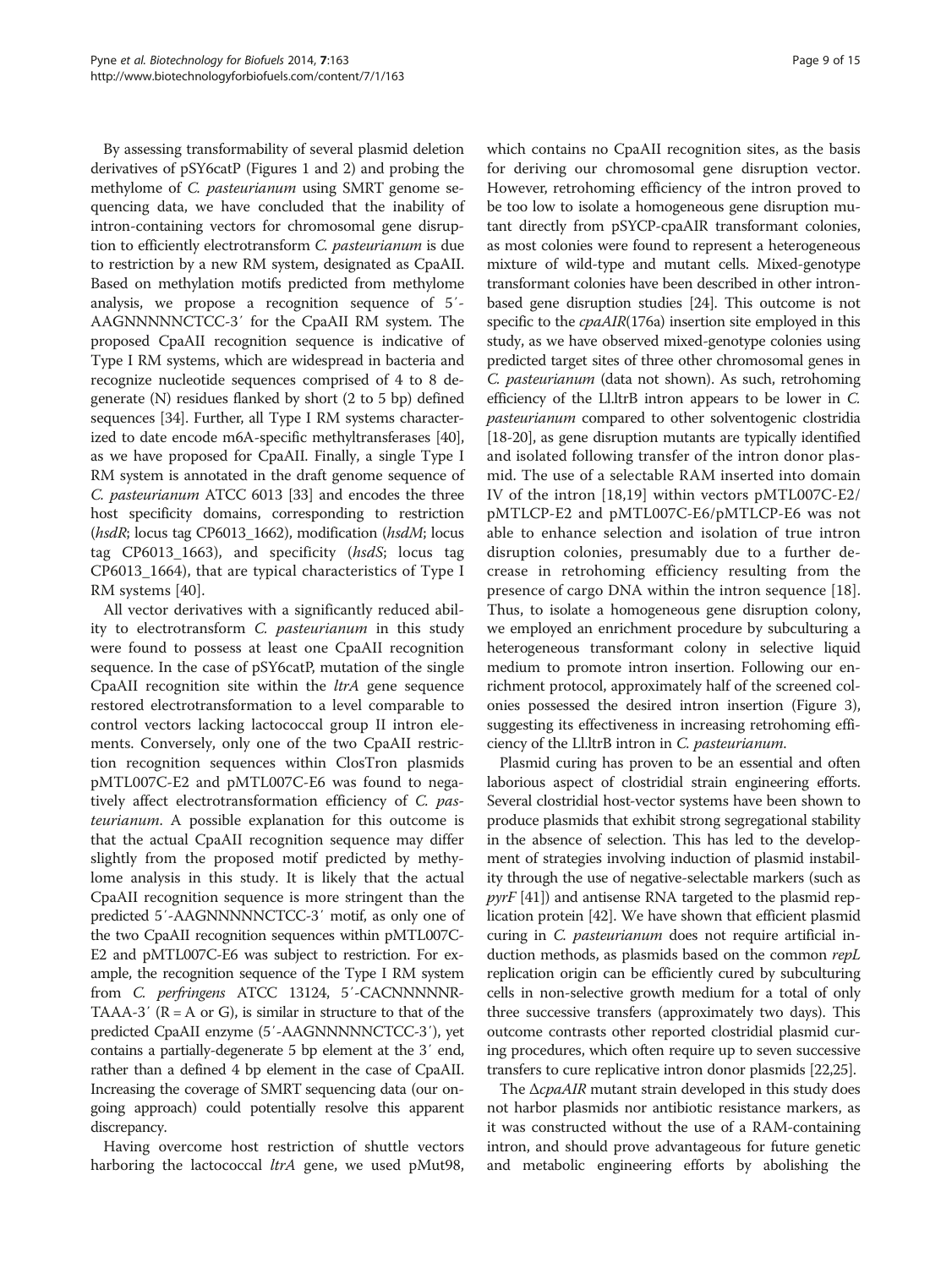requirement for M. FnuDII methylation of shuttle vectors prior to electrotransformation. Note that shuttle vectors transforming ΔcpaAIR mutant cells still require CpaI methylation, which can be readily performed using Dam+ E. coli strains for plasmid propagation. Analogous restriction-negative mutants have also been produced in C. acetobutylicum [\[35](#page-14-0)] and Clostridium cellulolyticum [[22](#page-14-0)] through disruption of the genes encoding the Cac824I and CceI Type II RM systems, respectively. Our gene disruption system should prove to be broadly applicable to any non-essential gene within the genome of C. pasteurianum, permitting that a viable intron insertion site can be identified. Since metabolic engineering approaches often involve disruption of multiple genes and metabolic pathways, strains with multiple markerless intron insertions can be envisioned using our strategy by employing iterative rounds of intron retargeting, electrotransformation, enrichment, and plasmid curing. In fact, a recent report has detailed intron-mediated disruption of up to five genes in C. acetobutylicum [\[43](#page-14-0)]. Since the  $\triangle$ cpaAIR mutant constructed in this report is the first C. pasteurianum mutant strain obtained using group II intron technology, we recommend using the cpaAIR(176a) target site and plasmid pSYCP-cpaAIR as a control for future intron-mediated gene disruption studies. The cpaAIR(176a) insertion site generated a predicted insertional score of 7.3 using a Ll.ltrB insertion site prediction algorithm (TargeTronics, LLC, Austin, Texas, United States) and, therefore, we recommend selecting sites of equal or greater score for disruption of genes in C. pasteurianum using the Ll.ltrB group II intron. It is expected that the intron donor plasmid and associated gene disruption methodologies detailed herein will add to the expanding genetic toolkit available for C. pasteurianum and lead to rewarding metabolic engineering efforts involving this important biotechnological bacterium.

#### Conclusions

In this work, we have developed and utilized a gene disruption plasmid (pSYCP) and intron enrichment strategy to generate a mutant strain of C. pasteurianum deficient in CpaAI restriction. The resulting ΔcpaAIR strain is devoid of plasmids and antibiotic resistance markers, and does not require M.FnuDII methylation of plasmid DNA substrates to achieve efficient electrotransformation, making it an ideal host background for metabolic engineering applications. This is the first report of gene disruption and targeted genetic manipulation of C. pasteurianum and represents an important divergence from previously employed random chemical mutagenesis methods.

# Methods

#### Bacterial strains, plasmids, and oligonucleotides

Bacterial strains and plasmids employed in this work are listed in Table [1](#page-10-0) and oligonucleotide sequences are given

in Table [2.](#page-11-0) E. coli DH5α was utilized for vector construction and cloning purposes and ER1821[pFnuDIIMKn] for methylation of E. coli-C. pasteurianum shuttle vectors destined for C. pasteurianum [[15](#page-14-0)]. Vectors pIMP1 [[44](#page-14-0)] and pSY6 [\[20\]](#page-14-0) were kindly provided by Professor Terry Papoutsakis (University of Delaware, Newark, Delaware, United States) and Professor Sheng Yang (Chinese Academy of Sciences, Shanghai, China). Plasmid pMTL85141 [[45](#page-14-0)] and the ClosTron vector, pMTL007C-E2 [[18](#page-14-0)], were kindly shared by Professor Nigel Minton (University of Nottingham, Nottingham, United Kingdom). Oligonucleotides and gBlocks were synthesized by Integrated DNA Technologies (IDT, Coralville, Iowa, United States). Oligonucleotides were prepared at the 25 nm scale using standard desalting. Custom gene synthesis was performed by Bio Basic Inc. (Markham, Ontario, Canada).

#### Growth and maintenance conditions

E. coli strains were cultivated aerobically at 37°C in lysogeny broth (LB) and recombinant derivatives were selected, when necessary, with ampicillin (100 μg ml<sup>-1</sup>), chloramphenicol (30 μg ml<sup>-1</sup>), or kanamycin (30 μg ml<sup>-1</sup>) (Sigma-Aldrich; St. Louis, Missouri, United States). Antibiotic levels were reduced by half for selection of E. coli strains harboring two vectors. C. pasteurianum strains were grown anaerobically at 37°C in 2 × YTG medium (16 g  $l^{-1}$ ) tryptone, 10 g  $l^{-1}$  yeast extract, 5 g  $l^{-1}$  glucose, and 4 g  $l^{-1}$ sodium chloride, pH 6.3) (Sigma-Aldrich; St. Louis, Missouri, United States) within an anaerobic containment chamber (Plas-Labs; Lansing, Michigan) containing an atmosphere of 5%  $CO_2$ , 10%  $H_2$ , and 85%  $N_2$ . Strict anaerobic conditions were maintained and monitored through the use of a palladium catalyst fixed to the heater of the chamber, removal of oxygen from growth medium via autoclaving, and addition of resazurin (1 mg l<sup>-1</sup>) to all solid and liquid media preparations. Recombinant C. pasteurianum strains were selected, when necessary, with 10 μg ml<sup>-1</sup> thiamphenicol or 25 μg ml<sup>-1</sup> erythromycin. Recombinant E. coli and C. pasteurianum were stored frozen in 15% glycerol at −80°C (both species) or as sporulated colonies on solidified  $2 \times YTG$  agar plates (C. pasteurianum).

#### DNA isolation, manipulation, and electrotransformation

Plasmid DNA was extracted from *E. coli* and purified using an EZ-10 Spin Column Plasmid DNA Miniprep Kit (Bio Basic, Inc.; Markham, Ontario, Canada). Intact, high molecular weight C. *pasteurianum* genomic DNA was extracted from a 60 ml culture (OD<sub>600</sub> 0.5-0.7) by first washing cells in 40 ml of a buffer containing 25 mM potassium phosphate, pH 7.0, and 6 mM MgSO4, followed by resuspension in 15 ml of the same buffer supplemented with 50% sucrose and 200 μg/ml lysozyme (Sigma-Aldrich; St. Louis, Missouri, United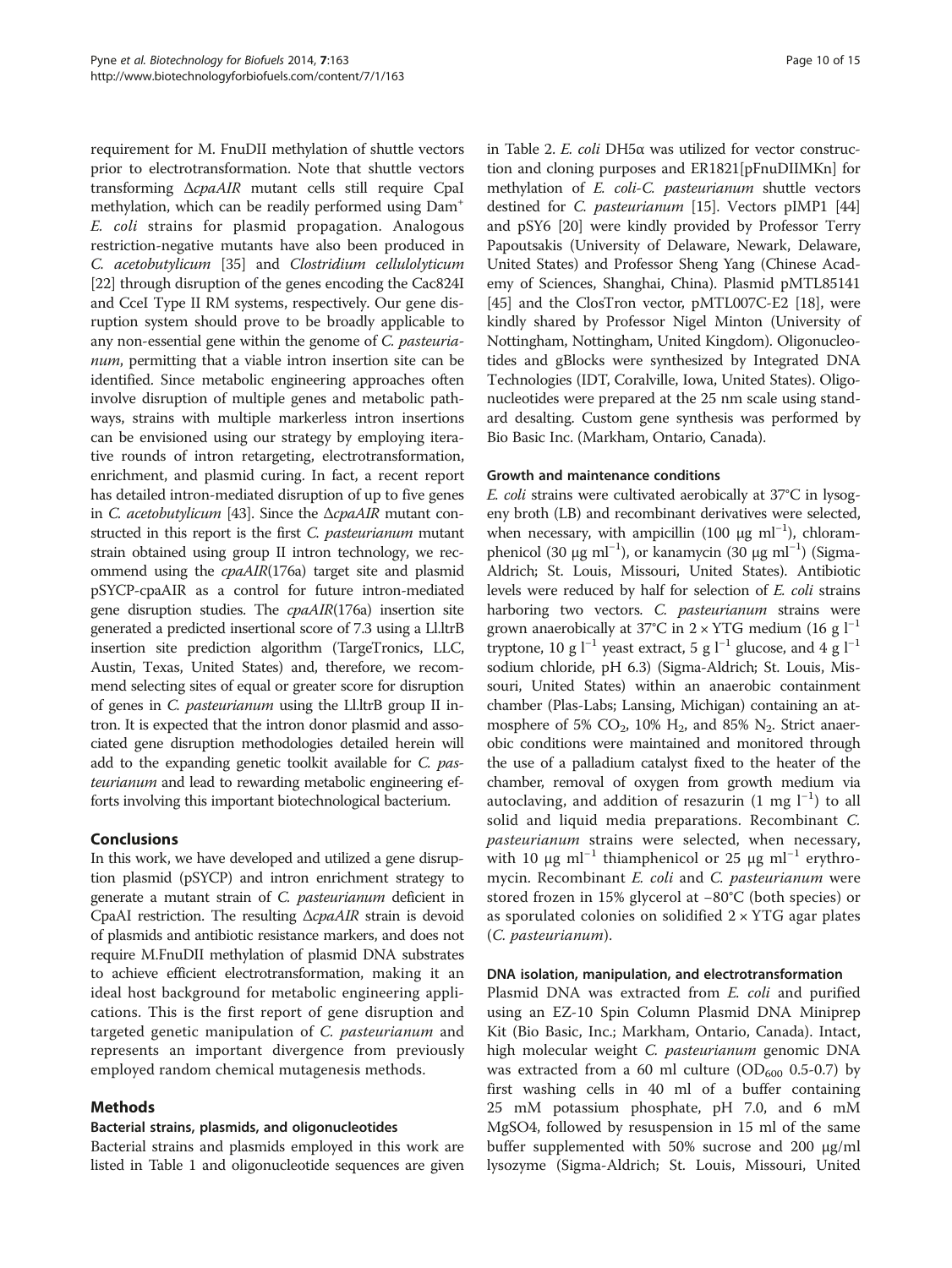| Strains or plasmids                          | Relevant characteristics                                                                                                                                                                                     | Source or reference                 |
|----------------------------------------------|--------------------------------------------------------------------------------------------------------------------------------------------------------------------------------------------------------------|-------------------------------------|
| <b>Strains</b>                               |                                                                                                                                                                                                              |                                     |
| Escherichia coli DH5a                        | $F^-$ endA1 glnV44 thi-1 recA1 relA1 gyrA96 deoR nupG $\varphi$ 80dlacZ $\varDelta$ M15 $\varDelta$ (lacZYA-argF)U169,<br>hsdR17( $r_K^-$ m $\star$ ), $\lambda^-$                                           | Lab stock                           |
| Escherichia coli ER1821                      | F <sup>-</sup> endA1 glnV44 thi-1 relA1? e14 <sup>-</sup> (mcrA <sup>-</sup> ) rfbD1? spoT1? $\Delta$ (mcrC-mrr)114::IS10                                                                                    |                                     |
| Clostridium pasteurianum<br><b>ATCC 6013</b> | Wild-type                                                                                                                                                                                                    | American Type Culture<br>Collection |
| Clostridium<br>pasteurianum AcpaAlR          | Disruption mutant generated by inserting the Ll.ltrB intron into position 176a of the cpaAlR gene<br>encoding the CpaAl RENase                                                                               | This study                          |
| Plasmids                                     |                                                                                                                                                                                                              |                                     |
| pFnuDIIMKn                                   | M.FnuDII methyltransferase plasmid for methylation of E. coli-C. pasteurianum shuttle vector s<br>$(KmR)$ ; p15A ori)                                                                                        | $[15]$                              |
| pIMP1                                        | E. coli-Clostridium shuttle vector (Ap <sup>R</sup> ; ColE1 ori; Em <sup>R</sup> ; repL ori)                                                                                                                 | [44]                                |
| pMTL85141                                    | E. coli-Clostridium shuttle vector (Cm <sup>R</sup> /Tm <sup>R</sup> ; ColE1 ori; repL ori)                                                                                                                  | $[45]$                              |
| pMTL85141ermB                                | E. coli-Clostridium shuttle vector (CmR/TmR; EmR; ColE1 ori; repL ori)                                                                                                                                       | $[15]$                              |
| pSY6catP                                     | E. coli-Clostridium shuttle vector expressing the Ll.ItrB intron and ItrA IEP from the Clostridium<br>acetobutylicum ptb promoter (Ap <sup>R</sup> ; Cm <sup>R</sup> /Tm <sup>R</sup> ; ColE1 ori; repL ori) |                                     |
| pMTL007C-E2                                  | ClosTron vector expressing the Ll.ItrB intron with RAM and ItrA IEP from the Clostridium sporogenes<br>fdx promoter (Cm <sup>R</sup> /Tm <sup>R</sup> ; ColE1 ori; repH ori; Em <sup>R</sup> RAM)            |                                     |
| pMTL007C-E6                                  | repL derivative of pMTL007C-E2                                                                                                                                                                               | This study                          |
| pltrB                                        | ItrA-deletion derivative of pSY6catP                                                                                                                                                                         | This study                          |
| pltrA                                        | Ll.ItrB-deletion derivative of pSY6catP                                                                                                                                                                      | This study                          |
| pDelPptb                                     | Derived by deleting the -35 and -10 signals of the C. acetobutylicum ptb promoter from plasmid<br>pSY6catP                                                                                                   | This study                          |
| pDel2dcm                                     | Derived by mutating the two E. coli Dcm restriction recognition sites downstream of the ItrA<br>coding sequence within plasmid pSY6catP                                                                      | This study                          |
| pMB                                          | Derived by replacing a 1,661 bp Mfel + BstAPI restriction fragment of pSY6catP with a 48 bp stuffer This study<br>fragment                                                                                   |                                     |
| pNM                                          | Derived by replacing a 688 bp Nhel + Mfel restriction fragment of pSY6catP with a 48 bp stuffer<br>fragment                                                                                                  | This study                          |
| pNS                                          | Derived by replacing a 1,434 bp Nhel + SacII restriction fragment of pSY6catP with a 48 bp stuffer<br>fragment                                                                                               | This study                          |
| pFrag1                                       | Derived by replacing a 1,332 bp BgIII + EcoO109I restriction fragment of pSY6catP with a 589 bp<br>ItrA region                                                                                               | This study                          |
| pFrag2                                       | Derived by replacing a 1,332 bp BgIII + EcoO109I restriction fragment of pSY6catP with a 363 bp<br>ItrA region                                                                                               | This study                          |
| pFrag3                                       | Derived by replacing a 1,332 bp Bglll + EcoO109I restriction fragment of pSY6catP with a 574 bp<br>ItrA region                                                                                               | This study                          |
| pSY334                                       | Derived by subcloning a 334 bp SacII + AatII fragment of the ItrA coding sequence into plasmid<br>pMTL85141                                                                                                  | This study                          |
| pMut98                                       | pSY6catP derivative possessing 98 silent mutations in the ltrA coding sequence                                                                                                                               | This study                          |
| pMTLCP-E2                                    | Derived by subcloning a 1,427 bp Mscl + Acll restriction fragment of pMut98 into plasmid<br>pMTL007C-E2                                                                                                      | This study                          |
| pMTLCP-E6                                    | Derived by subcloning a 1,427 bp Mscl + Acll restriction fragment of pMut98 into plasmid<br>pMTL007C-E6                                                                                                      | This study                          |
| pDelCpaAll                                   | Deletion of the unique CpaAll recognition site within pSY6catP by introducing three silent<br>point mutations                                                                                                | This study                          |
| pCpaAll                                      | Introduction of a unique CpaAll recognition site within pMTL85141 by introducing two<br>point mutations                                                                                                      | This study                          |

# <span id="page-10-0"></span>Table 1 Strains and plasmids employed in this study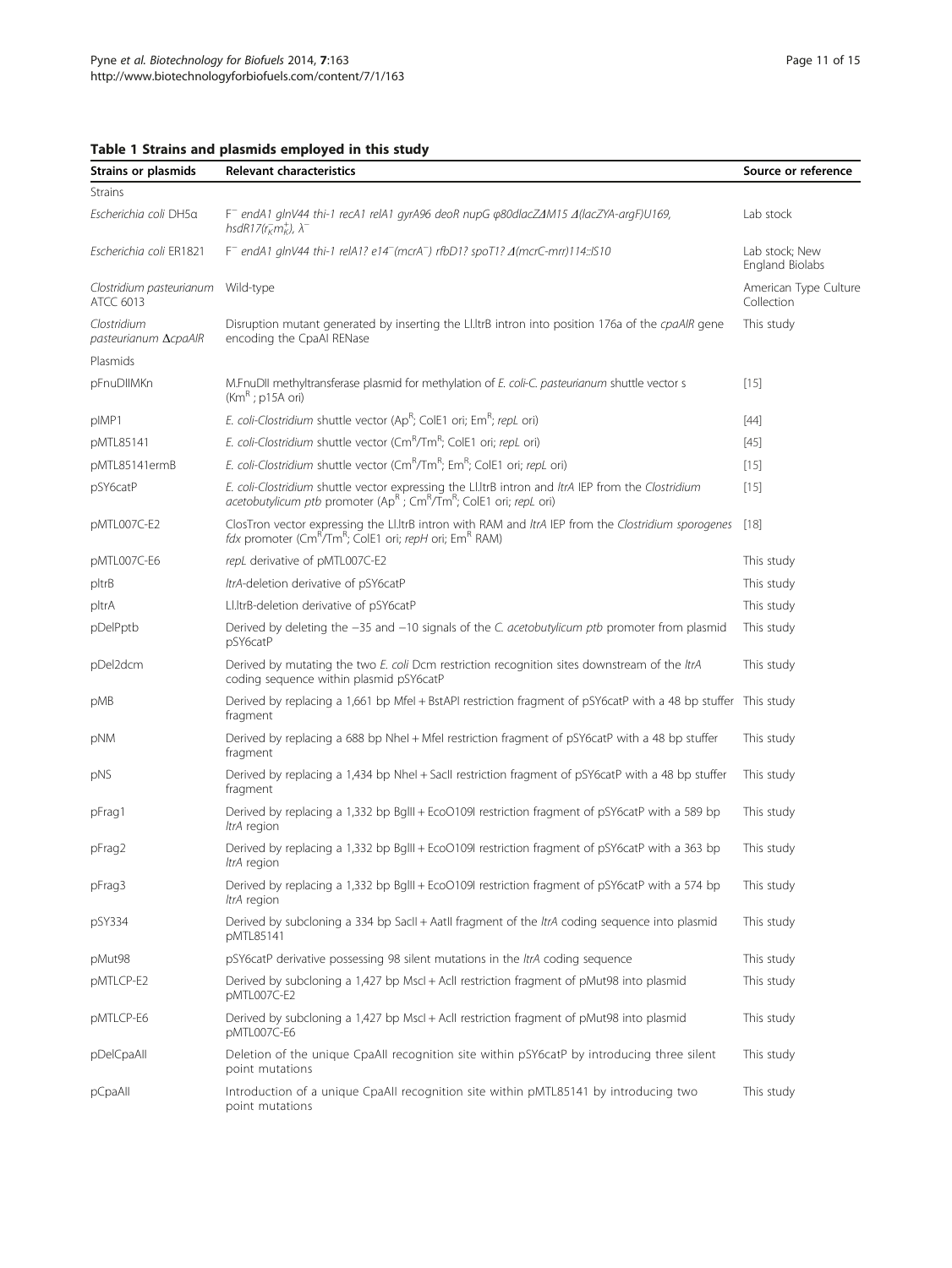| pSYCP-cpaAIR                                                                                                                                                                                                     | Derived by replacing the <i>ptb</i> promoter of pMut98 with a <i>thl</i> promoter and targeting the Ll.ltrB<br>intron to position 176a of the cpaAIR gene | This study |  |  |
|------------------------------------------------------------------------------------------------------------------------------------------------------------------------------------------------------------------|-----------------------------------------------------------------------------------------------------------------------------------------------------------|------------|--|--|
| pMTLCP-E2-cpaAlR                                                                                                                                                                                                 | Targeting construct of plasmid pMTLCP-E2 for disruption of the cpaAIR gene at position 176a                                                               | This study |  |  |
| pMTLCP-E6-cpaAIR                                                                                                                                                                                                 | Targeting construct of plasmid pMTLCP-E6 for disruption of the cpaAlR gene at position 176a                                                               | This study |  |  |
| Ap <sup>R</sup> : ampicillin resistant; Cm <sup>R</sup> : chloramphenicol resistant; Em <sup>R</sup> : erythromycin resistant; Km <sup>R</sup> : kanamycin resistant; Tm <sup>R</sup> : thiamphenicol resistant. |                                                                                                                                                           |            |  |  |

#### <span id="page-11-0"></span>Table 1 Strains and plasmids employed in this study (Continued)

States) [[46,47\]](#page-14-0). After anaerobic incubation at 37°C for 45 minutes, genomic DNA was extracted from 1.0 to 5.0 ml samples of protoplast suspension using a DNeasy Blood and Tissue Kit from Qiagen (Valencia, California, United States). Due to the high nuclease content of clostridia, hypertonic sucrose (50% w/v) was added to buffer ATL during cell lysis [\[47\]](#page-14-0). Eluted genomic DNA was treated with 100 μg/ml RNase A prior to additional purification using a Genomic DNA Clean & Concentrator kit from Zymo Research (Irvine, California, United States).

DNA restriction fragments and PCR products were purified directly or from agarose gels using an EZ-10 Spin Column DNA Gel Kit (Bio Basic, Inc.; Markham, Ontario, Canada). Vector construction was carried out according to

| Table 2 Oligonucleotides employed in this study |  |  |  |  |
|-------------------------------------------------|--|--|--|--|
|-------------------------------------------------|--|--|--|--|

| Oligonucleotide     | Sequence (5'-3')                                                    |  |  |  |
|---------------------|---------------------------------------------------------------------|--|--|--|
| ItrB.Nhel.S         | CTAGCGCTATATGCGTTGATGCAATTTCTATGCACTCGTAGTAGTCTGAGAAGGCATATG        |  |  |  |
| ItrB.BstAPI.AS      | <i>ATGCCTTCTCAGACTACTACGAGTGCATAGAAATTGCATCAACGCATATAGCG</i>        |  |  |  |
| ItrA.Xhol.S         | <b>TTTCTACTCGAGGCGTTGATGCAATTTCTATGCACTC</b>                        |  |  |  |
| ltrA.BstAPI.AS      | GGCATCAGAGCAGATTGTACTGAG                                            |  |  |  |
| del-Pptb.S          | GGGGTTAATCATTTAACATAGATAATTAAATAGTAAAAGGGAGTGTCGAGATATCC            |  |  |  |
| del-Pptb.AS         | <i>TCGAGGATATCTCGACACTCCCTTTTACTATTTAATTATCTATGTTAAATGATTAACCCC</i> |  |  |  |
| Mfel/BstAPI.S       | AATTGATTTAGTAATTTCTATAAGCAGGTTAGCTGTAAAACTAGCAGTAGCACGCATATG        |  |  |  |
| Mfel/BstAPI.AS      | ATGCGTGCTACTGCTAGTTTTACAGCTAACCTGCTTATAGAAATTACTAAATC               |  |  |  |
| Nhel/Mfel.S         | CTAGCATTTAGTAATTTCTATAAGCAGGTTAGCTGTAAAACTAGCAGTAGCACC              |  |  |  |
| Nhel/Mfel.AS        | AATTGGTGCTACTGCTAGTTTTACAGCTAACCTGCTTATAGAAATTACTAAATG              |  |  |  |
| Nhel/Sacll.S        | CTAGCATTTAGTAATTTCTATAAGCAGGTTAGCTGTAAAACTAGCAGTAGCACCCGC           |  |  |  |
| Nhel/SacII.AS       | GGGTGCTACTGCTAGTTTTACAGCTAACCTGCTTATAGAAATTACTAAATG                 |  |  |  |
| frag1.Bglll.S       | GGGATATGATATACGAGTAAGGAGATCTGG                                      |  |  |  |
| frag1.EcoO109I.AS   | AGTATTAGGCCCTGACGTCCCACATAATTCACAACATTTAGC                          |  |  |  |
| frag2.Bglll.S       | AACAGGAGATCTGCTAAATGTTGTGAATTATGTGGGACGTC                           |  |  |  |
| frag2.EcoO109I.AS   | TACTCTAGGCCCTGGAGACCCCACACTACCATCG                                  |  |  |  |
| frag3.Bglll.S       | <b>TCGCCAAGATCTCGATGGTAGTGTGGGGTCTCC</b>                            |  |  |  |
| frag3.EcoO109I.AS   | GTGCCACCTGACGTCTAAGAAACC                                            |  |  |  |
| 3'SOE.S             | TGGGAAATGGCAATGATAGCGAAAC                                           |  |  |  |
| SOE.EcoO109I.AS     | ATAGGCGTATCACGAGGCCCTTTC                                            |  |  |  |
| gBlock.Bglll.S      | CGAGTAAGGAGATCTGGAACGATAAAACG                                       |  |  |  |
| CpaAll-anneal.S     | CTAGAGTCGACGTCACGCGTCCAAGGAGATCTCCAGGCCTGCAGACATGCA                 |  |  |  |
| CpaAll-anneal.AS    | AGCTTGCATGTCTGCAGGCCTGGAGATCTCCTTGGACGCGTGACGTCGACT                 |  |  |  |
| SYCP.gBlock.S       | GGAGGTCAATCTATGAAAATGCGATTAAGC                                      |  |  |  |
| SYCP.gBlock.AS      | <b>CTTTCGTTTCGTTCCCATAGGTTCTCC</b>                                  |  |  |  |
| MTLCP.REN-HindIII.S | GTATTTAAAGCTTATAATTATCCTTAAATTTCTTAAAAGTGCGCC                       |  |  |  |
| REN.Fw              | <b>CTACTTGAGGTCTAGGACTTCTATCT</b>                                   |  |  |  |
| REN.Rv              | ACAGATAGGCCATTAAAGGTATTCA                                           |  |  |  |
| Itr <sub>B.Fw</sub> | CCAACGCGTCGCCACGTAATAAAT                                            |  |  |  |
| ltrB.Rv             | ATGGGAACGAAACGAAAGCGATGC                                            |  |  |  |

Italics: relevant restriction endonuclease recognition sequences.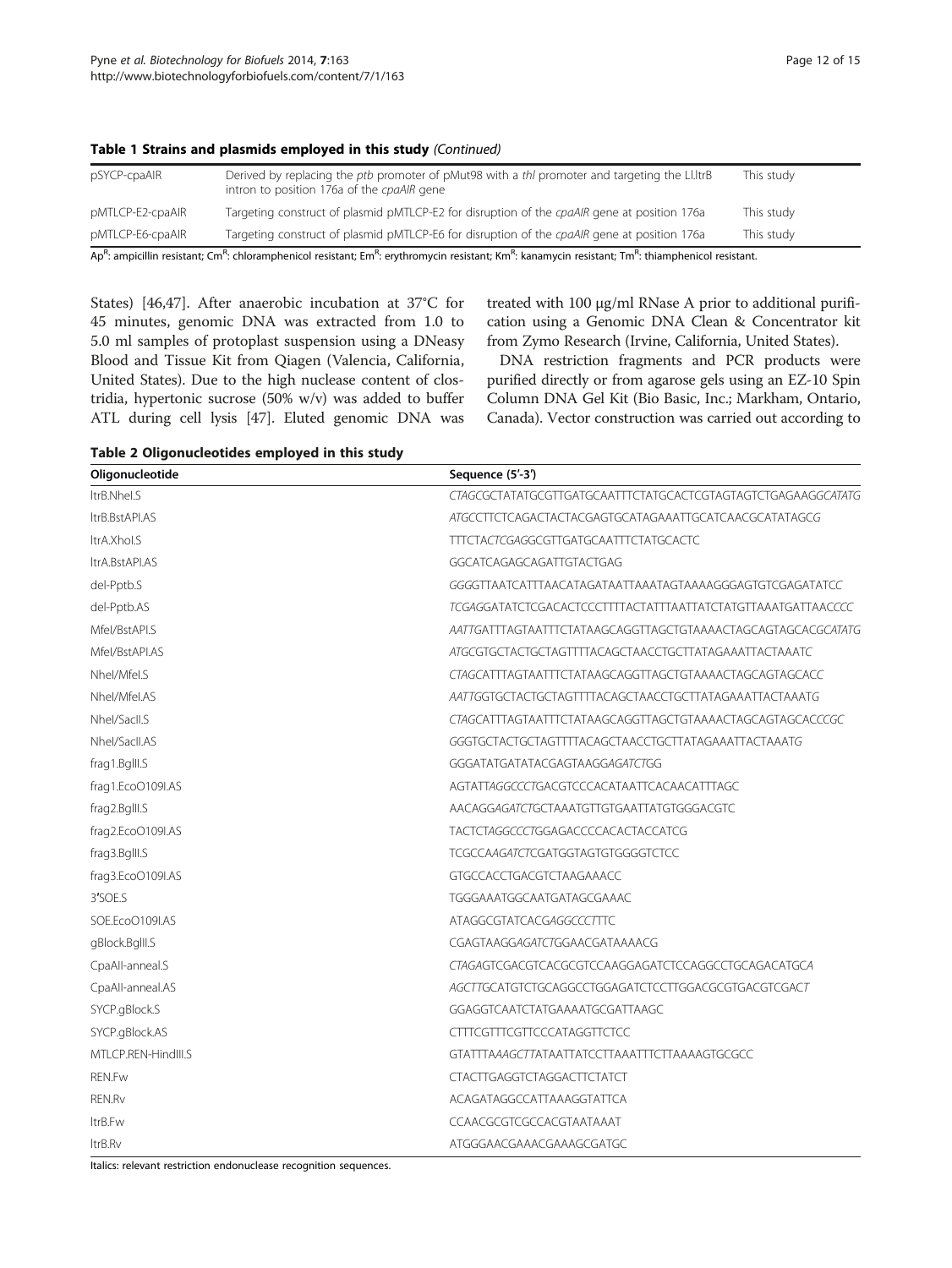standard procedures [\[48\]](#page-14-0). Restriction enzymes, Standard Taq DNA Polymerase, Phusion High-Fidelity DNA Polymerase, and Quick Ligation Kit were purchased from New England Biolabs (Whitby, Ontario, United States). All commercial enzymes and kits were used according to the manufacturer's instructions. Electrotransformation of C. pasteurianum was performed as previously described [[15](#page-14-0)].

#### Vector construction

Plasmid pMTL007C-E6 was constructed from pMTL007C-E2 by ligation of a 878 bp AscI + FseI digestion fragment of pMTL85141 containing the repL replication module with a 7,300 bp product of pMTL007C-E2 resulting from digestion with the same restriction enzymes.

pLtrB was constructed by digesting pSY6catP with NheI + BstAPI, extracting the resulting 6,131 bp fragment, and ligating it with complementary oligos ltrB.NheI.S + ltrB. BstAPI.AS that had been annealed to generate compatible NheI and BstAPI restriction ends. Complementary oligonucleotides were mixed in equimolar amounts, heated to 95°C in a water bath, and allowed to anneal by disconnecting the power source from the water bath. For construction of pLtrA, the entire 3,426 bp Ll.ltrB-ltrA intron region was removed from pSY6catP using XhoI + BstAPI digestion and replaced with a 2,398 bp PCR product containing only the ltrA coding sequence, generated using primers ltrA.XhoI.S + ltrA.BstAPI.AS. The resulting product was digested with XhoI + BstAPI and ligated with the 5,072 bp pSY6catP vector backbone to place *ltrA* under transcriptional control of the ptb promoter. Plasmid pDelPptb was derived from pSY6catP by replacement of the 131 bp SmaI + XhoI digestion product containing the C. acetobutylicum ptb promoter with a 56 bp stuffer fragment lacking −35 and −10 promoter signals derived by annealing oligonucleotides del-Pptb.S + del-Pptb.AS. Ligationproficient SmaI and XhoI restriction ends were generated upon successful annealing of complementary oligonucleotides. pDel2dcm was derived from pSY6catP by replacing a 924 bp SacII + BstAPI restriction fragment with the same 924 bp sequence in which the two Dcm sites were mutated by two single-base-pair mutations. The Dcm deletion fragment was synthesized by Bio Basic, Inc. (Markham, Ontario, Canada), digested with SacII + BstAPI, and ligated into the corresponding sites of pSY6catP. The three restriction fragment deletion constructs, pMB, pNM, and pNS, were prepared by digesting pSY6catP with MfeI + BstAPI, NheI + MfeI, and NheI + SacII, respectively, and annealing the resulting vector backbones with the respective annealed oligonucleotide pairs, MfeI/BstAPI.S + MfeI/ BstAPI.AS (pMB), NheI/MfeI.S + NheI/MfeI.AS (pNM), and NheI/SacII.S + NheI/SacII.AS (pNS).

To construct pFrag1, pFrag2, and pFrag3, a 1,332 bp BglII + EcoO109I restriction fragment was removed from pSY6catP and replaced with a 589 bp (primers frag1.

BglII.S + frag1.EcoO109I.AS), 363 bp (primers frag2. BglII.S + frag2.EcoO109I.AS), or 574 bp (primers frag3. BglII.S + frag3.EcoO109I.AS) PCR product, respectively, corresponding to various products of the ltrA coding region of pSY6catP. To construct pSY334, a 334 bp SacII + AatII fragment of the  $ltrA$  coding sequence was subcloned into the corresponding sites of pMTL85141. To mutate the unknown restriction recognition sequence within the inhibitory 334 bp region of the *ltrA* coding sequence, a 655 bp gBlock was synthesized possessing 98 silent mutations in which 83 codons were altered. A 731 bp PCR product containing the 3' ltrA coding sequence and downstream region, and possessing 25 bp overlap with the mutated gBlock, was amplified using primers 3′SOE.S + SOE.EcoO109I.AS. The PCR product was loaded on a 1.0% agarose gel (Bio Basic, Inc.; Markham, Ontario, Canada), stabbed with a micropipette tip, and used as template along with 5 ng of the purified gBlock in a splicing by overlap extension (SOE) PCR by cycling for 10 cycles prior to adding primers gBlock.BglII. S + SOE.EcoO109I.AS and cycling for 25 additional cycles. The resulting product was digested with BglII + EcoO109I and ligated with pSY6catP that had been digested with the same restriction endonucleases to generate pMut98. Plasmids pMTLCP-E2 and pMTLCP-E6 were constructed by subcloning a 1,427 bp MscI + AclI restriction fragment of pMut98 into the corresponding sites of pMTL007C-E2 and pMTL007C-E6, respectively.

To mutate the CpaAII recognition site of pSY6catP using three silent point mutations, a gBlock was synthesized in which codons 521 (AGU  $\rightarrow$  UCU; Ser) and 523  $(GCU \rightarrow GCC;$  Ala) were mutated within the *ltrA* coding sequence. In a manner similar to pMut98, the mutated gBlock was fused with the same 731 bp 3' ltrA product using SOE PCR. The resulting product was digested with BglII + EcoO109I and ligated with BglII- and EcoO109Idigested pSY6catP to yield plasmid pDelCpaAII. Conversely, a unique CpaAII restriction recognition sequence was generated within pMTL85141 by first annealing complementary oligonucleotides CpaAII-anneal.S + CpaAIIanneal.AS. The resulting annealed product, possessing cohesive XbaI + HindIII ends, was ligated into the corresponding sites of pMTL85141 to give plasmid pCpaAII.

Ll.ltrB intron design was performed using the computer algorithm developed by TargeTronics, LLC (Austin, Texas, United States). The insertion site with the highest predicted insertion score splicing into the antisense strand was selected corresponding to nucleotide position 176 (score of 7.3) of the CpaAI restriction endonuclease gene, cpaAIR. Plasmid pMut98 was used as the basis for a C. pasteurianum TargeTron gene disruption vector. For retargeting pMut98, a 572 bp gBlock fragment was synthesized possessing mutations in the IBS, EBS2, and EBS1d intron regions corresponding to position 176a of the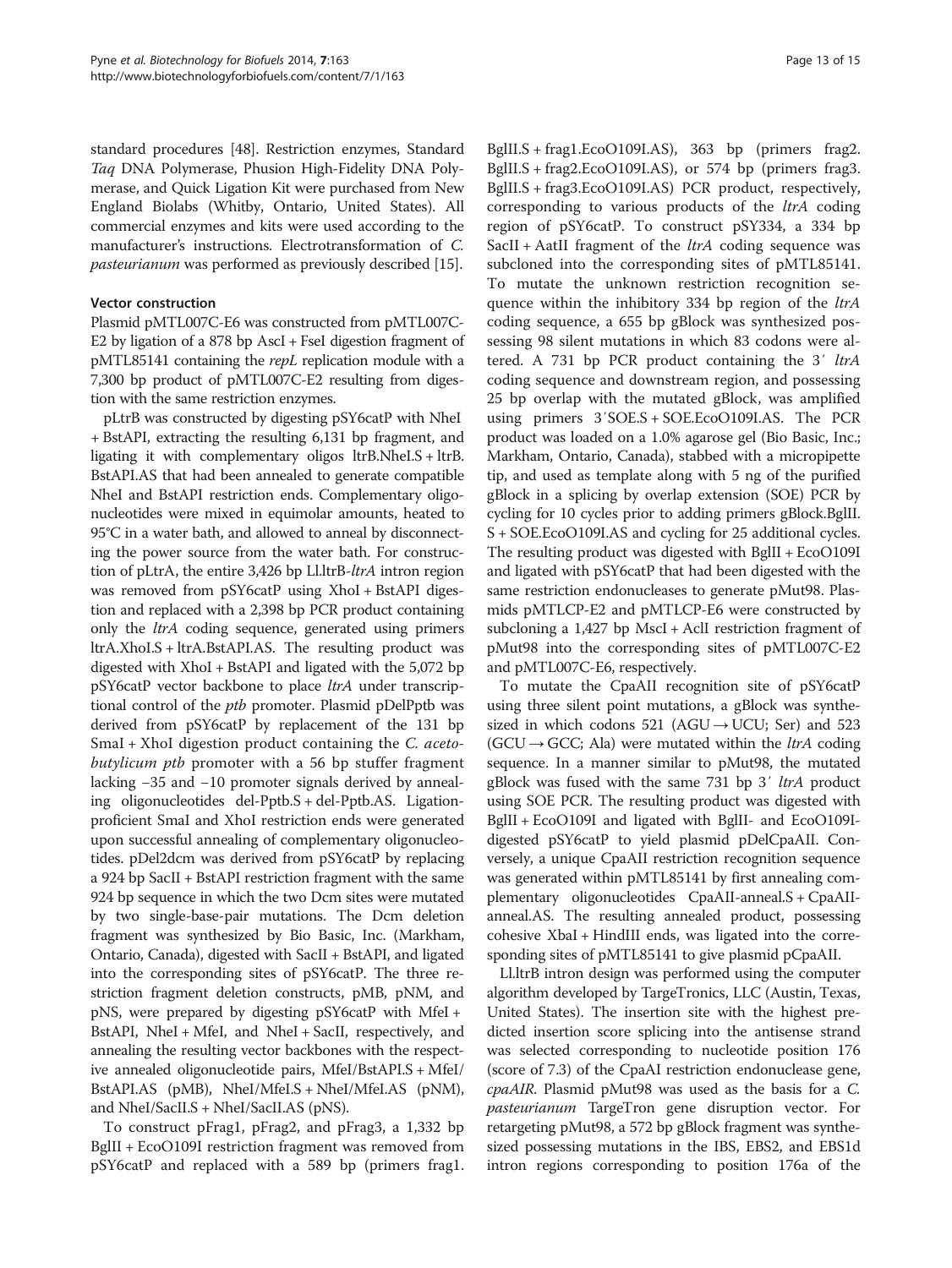<span id="page-13-0"></span>cpaAIR gene. The retargeted gBlock was designed with a constitutive C. pasteurianum thiolase promoter controlling transcription of the intron and *ltrA* gene. The gBlock fragment was PCR-amplified using primers SYCP.gBlock.S + SYCP.gBlock.AS, digested with BamHI + BsrGI, and ligated into the corresponding sites of pMut98 to generate pSYCP-cpaAIR. To retarget the ClosTron vectors pMTLCP-E2 and pMTLCP-E6 to the cpaAIR gene of C. pasteurianum, primers MTLCP.REN-HindIII.S and SYCP.gBlock.AS were used to amplify the gBlock targeted to the CpaAI endonuclease. The resulting 384 bp PCR product was digested with HindIII + BsrGI and ligated into the corresponding sites of pMTLCP-E2 and pMTLCP-E6 to give pMTLCP-E2-cpaAIR and pMTLCP-E6-cpaAIR, respectively.

#### Single molecule real-time genome sequencing and methylome analysis

SMRT sequencing was performed on intact, purified genomic DNA from C. pasteurianum according to a previous report [[33\]](#page-14-0). SMRT reads were assembled by the Biosciences Division at Oak Ridge National Laboratory (Oak Ridge, Tennessee, United States) and the resulting assembly was used as a reference genome for methylome analysis, which was carried out by Pacific Biosciences (Menlo Park, California, United States).

### Group-II-intron-mediated gene disruption, enrichment, and screening

To isolate a chromosomal gene disruption mutant, plasmid pSYCP-cpaAIR was first electrotransformed into C. pasteurianum and transformants were selected using 10 μg ml−<sup>1</sup> thiamphenicol. Mosaic colonies containing both wild-type and intron insertion cells were identified with two separate PCRs using primers ltrB.Fw + REN.Fw for one chromosome-intron junction and primers ltrB.Rv + REN.Rv for the adjacent junction. One positive colony was selected for enrichment of the intron disruption by repeated subculturing in selective growth medium. Briefly, a sporulated colony was heat-shocked in 10 ml of  $2 \times YTG$  medium, cooled on ice, and supplemented with 10  $\mu$ g ml<sup>-1</sup> thiamphenicol (Sigma-Aldrich; St. Louis, Missouri, United States). Following approximately 24 hours of growth, 0.5 ml was used to inoculate a tube of 10 ml 2 × YTG containing 10 μg ml<sup>-1</sup> thiamphenicol. This process was repeated every 12 hours for a total of 10 transfers, at which time serial dilutions were plated onto nonselective  $2 \times YTG$  agar. To identify a homogeneous gene disruption colony, colony PCR was performed on enrichment colonies using two gene-specific primers flanking the intron insertion site (REN.Fw + REN.Rv).

#### Curing ΔcpaAIR cells of plasmid pSYCP-cpaAIR

To cure ΔcpaAIR disruption cells of the pSYCP-cpaAIR intron donor plasmid, a single ΔcpaAIR disruption colony

was heat-shocked in 10 ml  $2 \times YTG$  medium without selection. Once exponential-phase growth was observed, 0.5 ml was used to inoculate a new tube of 10 ml  $2 \times$ YTG. This process was repeated every 12 hours for a total of three transfers, at which time serial dilutions were plated onto nonselective  $2 \times YTG$  agar. Colonies were screened for the absence of plasmid pSYCP-cpaAIR by restreaking onto both non-selective and selective (10 μg ml<sup>-1</sup> thiamphenicol)  $2 \times YTG$  agar plates. For thiamphenicol-sensitive colonies, plasmid loss was further confirmed by lack of colony PCR amplification using primers Frag3.BglII.S + Frag3.EcoO109I.AS and absence of growth in liquid  $2 \times YTG$  medium containing 10 μg m $l^{-1}$  thiamphenicol.

#### Abbreviations

bp: base pair; IEP: Intron-encoded protein; PCR: polymerase chain reaction; RAM: Retrotransposition-activated marker; RM: Restriction-modification; SMRT sequencing: Single molecule real time sequencing; SOE PCR: Splicing by overlap extension PCR.

#### Competing interests

DAC is a founder and employee of Neemo Inc., at which MEP has also been employed. Neemo Inc. has a financial interest in the production of biofuels using clostridial microorganisms. The remaining authors declare no competing interests.

#### Authors' contributions

MEP helped conceive of the study, participated in its design and coordination, carried out the experiments, and drafted the manuscript. MMY participated in the study design and coordination. DAC and CPC helped conceive of the study, participated in its design and coordination, and helped to draft the manuscript. All authors read and approved the final manuscript.

#### Acknowledgements

We would like to thank Steven D Brown and Sagar Utturkar at Oak Ridge National Laboratory for assembly of SMRT sequencing reads and Scott Binford and Pacific Biosciences for performing the methylome analysis. We would also like to thank Jiri Perutka of TargeTronics and William E Jack and Geoffrey G Wilson of New England Biolabs for helpful discussions. This work was supported in part by the Natural Sciences and Engineering Research Council of Canada (NSERC; grant number STPGP 430106–12) and the Canada Research Chairs (CRC; grant number 950–211471) programs.

#### Author details

<sup>1</sup>Department of Chemical Engineering, University of Waterloo, 200 University Avenue West, Waterloo, Ontario N2L 3G1, Canada. <sup>2</sup> Department of Pathology and Molecular Medicine, McMaster University, 1280 Main Street West, Hamilton, Ontario L8S 4K1, Canada. <sup>3</sup>Neemo Inc, 1280 Main Street West Hamilton, Ontario L8S 4K1, Canada.

#### Received: 10 September 2014 Accepted: 24 October 2014 Published online: 19 November 2014

#### References

- 1. Demirbas A: Political, economic and environmental impacts of biofuels: a review. Appl Energy 2009, 86:S108–S117.
- 2. Behzadi S, Farid MM: Review: examining the use of different feedstock for the production of biodiesel. Asia Pac J Chem Eng 2007, 2:480-486.
- 3. Tilman D, Socolow R, Foley JA, Hill J, Larson E, Lynd L, Pacala S, Reilly J, Searchinger T, Somerville C, Williams R: Beneficial biofuels-the food, energy, and environment trilemma. Science 2009, 325:270–271.
- 4. Carere CR, Sparling R, Cicek N, Levin DB: Third generation biofuels via direct cellulose fermentation. Int J Mol Sci 2008, 9:1342–1360.
- 5. da Silva GP, Mack M, Contiero J: Glycerol: a promising and abundant carbon source for industrial microbiology. Biotechnol Adv 2009, 27:30–39.